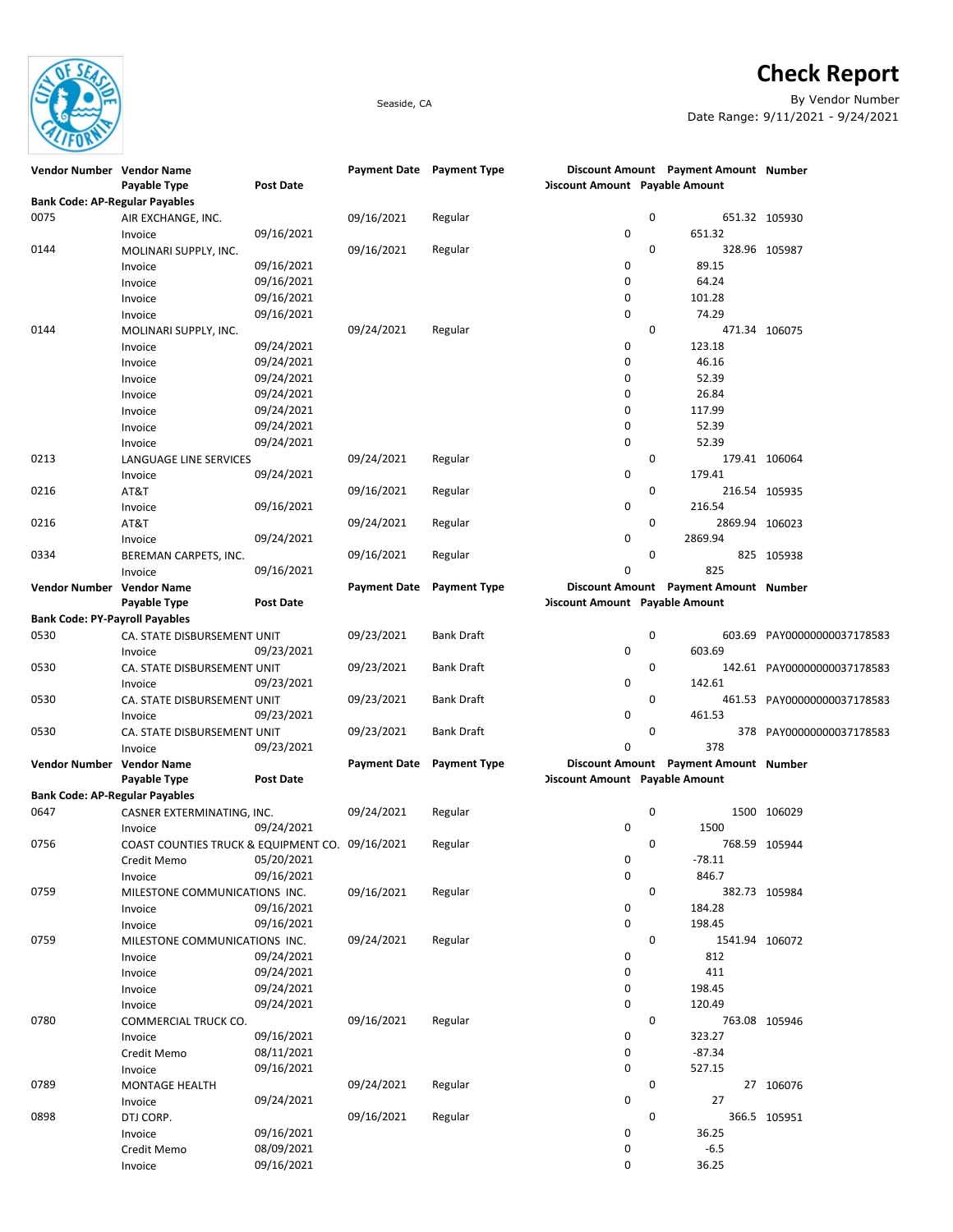|                                       | Invoice                                  | 09/16/2021       |                           |                           | 0                                     |             | 112.5                                 |                |
|---------------------------------------|------------------------------------------|------------------|---------------------------|---------------------------|---------------------------------------|-------------|---------------------------------------|----------------|
|                                       | Invoice                                  | 09/16/2021       |                           |                           | 0                                     |             | 52.5                                  |                |
|                                       | Invoice                                  | 09/16/2021       |                           |                           | 0                                     |             | 96                                    |                |
|                                       | Invoice                                  | 09/16/2021       |                           |                           | 0                                     |             | 2.5                                   |                |
|                                       | Invoice                                  | 09/16/2021       |                           |                           | 0                                     |             | 27                                    |                |
|                                       | Invoice                                  | 09/16/2021       |                           |                           | 0                                     |             | 5                                     |                |
|                                       | Invoice                                  | 09/16/2021       |                           |                           | 0                                     |             | 5                                     |                |
| 0898                                  | DTJ CORP.                                |                  | 09/24/2021                | Regular                   |                                       | 0           |                                       | 171.5 106042   |
|                                       | Invoice                                  | 06/30/2021       |                           |                           | 0                                     |             | 9.5                                   |                |
|                                       | Invoice                                  | 06/30/2021       |                           |                           | 0                                     |             | 43                                    |                |
|                                       | Invoice                                  | 06/30/2021       |                           |                           | 0                                     |             | 21.5                                  |                |
|                                       | Invoice                                  | 06/30/2021       |                           |                           | 0                                     |             | 5                                     |                |
|                                       | Invoice                                  | 06/30/2021       |                           |                           | 0                                     |             | 5                                     |                |
|                                       | Invoice                                  | 06/30/2021       |                           |                           | 0                                     |             | 5                                     |                |
|                                       | Invoice                                  | 09/24/2021       |                           |                           | 0                                     |             | 31                                    |                |
|                                       | Invoice                                  | 09/24/2021       |                           |                           | 0                                     |             | 21.5                                  |                |
|                                       | Invoice                                  | 09/24/2021       |                           |                           | 0                                     |             | 5                                     |                |
|                                       | Invoice                                  | 09/24/2021       |                           |                           | 0                                     |             | 5                                     |                |
|                                       | Invoice                                  | 09/24/2021       |                           |                           | 0                                     |             | 5                                     |                |
|                                       | Invoice                                  | 09/24/2021       |                           |                           | 0                                     |             | 15                                    |                |
| 0981                                  | DEL MAR FRENCH LAUNDRY, INC.             |                  | 09/24/2021                | Regular                   |                                       | 0           |                                       | 207.5 106038   |
|                                       | Invoice                                  | 09/24/2021       |                           |                           | 0<br>0                                |             | 117                                   |                |
|                                       | Invoice                                  | 09/24/2021       |                           |                           |                                       |             | 90.5                                  |                |
| 0988                                  | DEL REY CAR WASH                         |                  | 09/24/2021                | Regular                   | 0                                     | $\mathbf 0$ | 63                                    | 63 106039      |
|                                       | Invoice                                  | 09/24/2021       |                           |                           |                                       |             | Discount Amount Payment Amount Number |                |
| Vendor Number Vendor Name             | Payable Type                             | <b>Post Date</b> | <b>Payment Date</b>       | <b>Payment Type</b>       | <b>Discount Amount</b> Payable Amount |             |                                       |                |
| 1048                                  |                                          |                  | 09/24/2021                | Regular                   |                                       | 0           |                                       | 140 106041     |
|                                       | DOCTORS ON DUTY MEDICAL GROUP<br>Invoice | 06/30/2021       |                           |                           | 0                                     |             | 35                                    |                |
|                                       | Invoice                                  | 06/30/2021       |                           |                           | 0                                     |             | 35                                    |                |
|                                       | Invoice                                  | 09/24/2021       |                           |                           | 0                                     |             | 35                                    |                |
|                                       | Invoice                                  | 09/24/2021       |                           |                           | 0                                     |             | 35                                    |                |
| 1152                                  | THE ABY MANUFACTURING GROUP INC.         |                  | 09/16/2021                | Regular                   |                                       | 0           |                                       | 307.3 106011   |
|                                       | Invoice                                  | 09/16/2021       |                           |                           | 0                                     |             | 84.15                                 |                |
|                                       | Invoice                                  | 09/16/2021       |                           |                           | 0                                     |             | 139                                   |                |
|                                       | Invoice                                  | 09/16/2021       |                           |                           | 0                                     |             | 84.15                                 |                |
| 1176                                  | EWING IRRIGATION PRODUCTS INC.           |                  | 09/24/2021                | Regular                   |                                       | 0           |                                       | 76.48 106045   |
|                                       | Invoice                                  | 09/24/2021       |                           |                           | 0                                     |             | 76.48                                 |                |
| 1188                                  | FERGUSON US HOLDINGS, INC.               |                  | 09/24/2021                | Regular                   |                                       | 0           |                                       | 1246.69 106048 |
|                                       | Invoice                                  | 06/30/2021       |                           |                           | 0                                     |             | 222.95                                |                |
|                                       | Invoice                                  | 09/24/2021       |                           |                           | 0                                     |             | 150.89                                |                |
|                                       | Invoice                                  | 09/24/2021       |                           |                           | 0                                     |             | 70.87                                 |                |
|                                       | Invoice                                  | 09/24/2021       |                           |                           | 0                                     |             | 1562.16                               |                |
|                                       | Credit Memo                              | 08/30/2021       |                           |                           | 0                                     |             | $-163.14$                             |                |
|                                       | Credit Memo                              | 04/22/2021       |                           |                           | 0                                     |             | -597.04                               |                |
| Vendor Number Vendor Name             |                                          |                  | Payment Date Payment Type |                           |                                       |             | Discount Amount Payment Amount Number |                |
|                                       | Payable Type                             | Post Date        |                           |                           | <b>Discount Amount</b> Payable Amount |             |                                       |                |
| <b>Bank Code: PY-Payroll Payables</b> |                                          |                  |                           |                           |                                       |             |                                       |                |
| 1268                                  | <b>FRANCHISE TAX BOARD</b>               |                  | 09/23/2021                | Regular                   |                                       | 0           |                                       | 100 19288      |
|                                       | Invoice                                  | 09/09/2021       |                           |                           | 0                                     |             | 50                                    |                |
|                                       | Invoice                                  | 09/23/2021       |                           |                           | 0                                     |             | 50                                    |                |
| Vendor Number Vendor Name             |                                          |                  |                           | Payment Date Payment Type |                                       |             | Discount Amount Payment Amount Number |                |
|                                       | Payable Type                             | Post Date        |                           |                           | <b>Discount Amount</b> Payable Amount |             |                                       |                |
| <b>Bank Code: AP-Regular Payables</b> |                                          |                  |                           |                           |                                       |             |                                       |                |
| 1388                                  | W.W.GRAINGER, INC.                       |                  | 09/16/2021                | Regular                   |                                       | 0           |                                       | 1899.85 106017 |
|                                       | Invoice                                  | 09/16/2021       |                           |                           | 0                                     |             | 109.15                                |                |
|                                       | Invoice                                  | 09/16/2021       |                           |                           | 0                                     |             | 286.77                                |                |
|                                       | Invoice                                  | 09/16/2021       |                           |                           | 0                                     |             | 195.99                                |                |
|                                       | Invoice                                  | 09/16/2021       |                           |                           | 0                                     |             | 317.96                                |                |
|                                       | Invoice                                  | 09/16/2021       |                           |                           | 0                                     |             | 160.28                                |                |
|                                       | Invoice                                  | 09/16/2021       |                           |                           | 0                                     |             | 405.43                                |                |
|                                       |                                          |                  |                           |                           | 0                                     |             | 424.27                                |                |
|                                       | Invoice                                  | 09/16/2021       |                           |                           |                                       |             |                                       |                |
| 1388                                  | W.W.GRAINGER, INC.                       |                  | 09/24/2021                | Regular                   |                                       | 0           |                                       | 740.98 106116  |
|                                       | Invoice                                  | 06/30/2021       |                           |                           | 0                                     |             | 551.91                                |                |
|                                       | Invoice                                  | 06/30/2021       |                           |                           | 0                                     |             | 189.07                                |                |
| 1392                                  | <b>GRANITE ROCK COMPANY</b>              |                  | 09/16/2021                | Regular                   |                                       | 0           |                                       | 11.85 105961   |
|                                       | Invoice                                  | 09/16/2021       |                           |                           | 0                                     |             | 11.85                                 |                |
| 1392                                  | <b>GRANITE ROCK COMPANY</b><br>Invoice   | 09/24/2021       | 09/24/2021                | Regular                   | 0                                     | 0           | 133.15                                | 1305.68 106052 |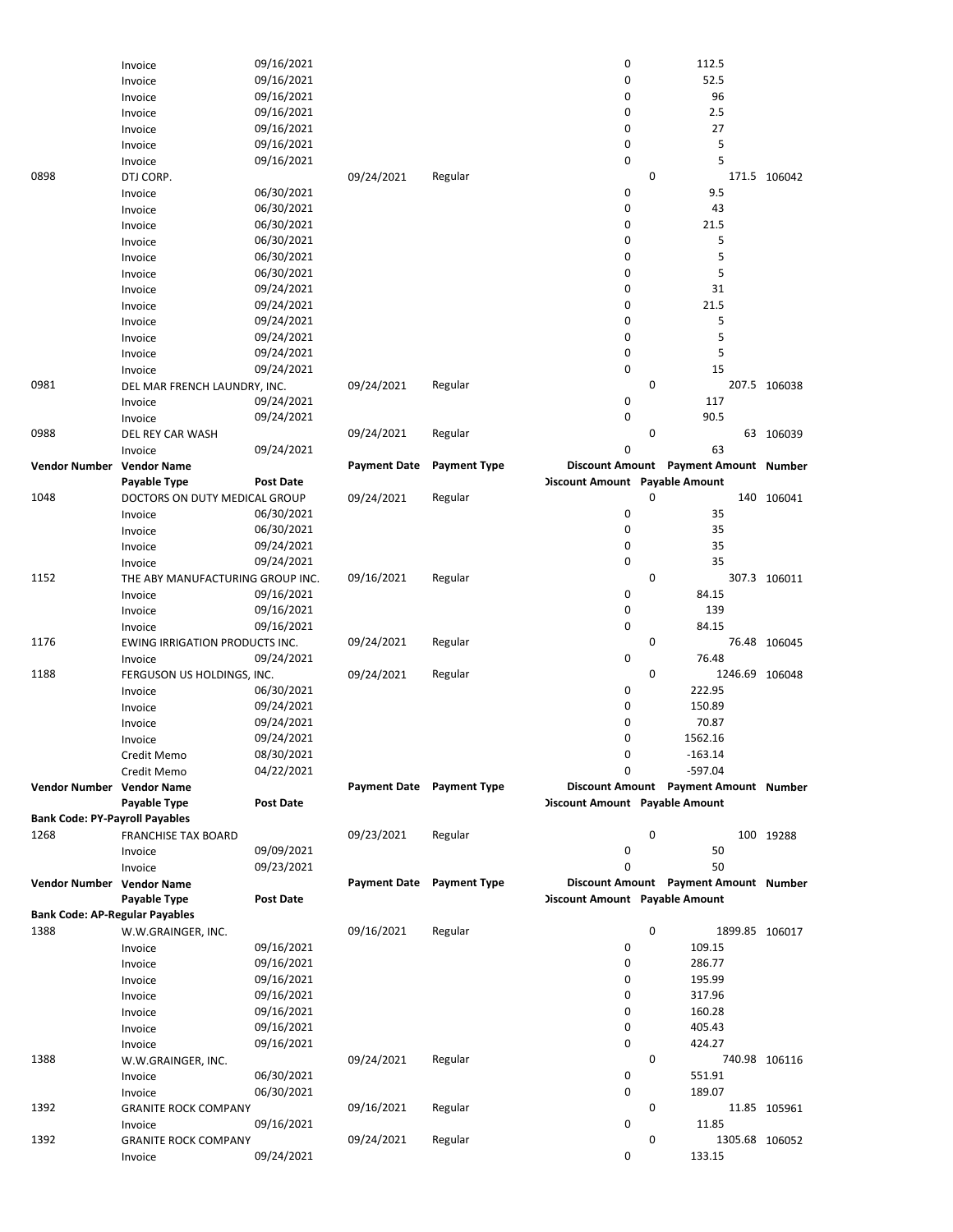|                           | Invoice                           | 09/24/2021 |                     |                     | 0                                     |             | 1172.53                               |               |
|---------------------------|-----------------------------------|------------|---------------------|---------------------|---------------------------------------|-------------|---------------------------------------|---------------|
| 1509                      | THE MONTEREY COUNTY HERALD        |            | 09/24/2021          | Regular             |                                       | $\mathbf 0$ | 2554.46 106109                        |               |
|                           |                                   |            |                     |                     |                                       |             |                                       |               |
|                           | Invoice                           | 09/24/2021 |                     |                     | 0                                     |             | 2303.18                               |               |
|                           | Invoice                           | 09/24/2021 |                     |                     | 0                                     |             | 251.28                                |               |
| 1569                      | <b>HOPE SERVICES</b>              |            | 09/24/2021          |                     |                                       | $\mathbf 0$ |                                       | 3447.6 106055 |
|                           |                                   |            |                     | Regular             |                                       |             |                                       |               |
|                           | Invoice                           | 09/24/2021 |                     |                     | 0                                     |             | 3447.6                                |               |
| 1615                      | ANTHONY J. NOCITA                 |            | 09/16/2021          | Regular             |                                       | 0           |                                       | 400 105932    |
|                           |                                   |            |                     |                     |                                       |             |                                       |               |
|                           | Invoice                           | 09/16/2021 |                     |                     | 0                                     |             | 400                                   |               |
| 1734                      | <b>SUNEE S. JINES</b>             |            | 09/24/2021          | Regular             |                                       | 0           |                                       | 100 106107    |
|                           | Invoice                           | 09/24/2021 |                     |                     | 0                                     |             | 100                                   |               |
|                           |                                   |            |                     |                     |                                       |             |                                       |               |
| 1743                      | ORION DISTRIBUTING INC.           |            | 09/16/2021          | Regular             |                                       | 0           |                                       | 486.01 105991 |
|                           | Invoice                           | 09/16/2021 |                     |                     | 0                                     |             | 486.01                                |               |
|                           |                                   |            |                     |                     |                                       |             |                                       |               |
| 1842                      | KNOX TRANSITIONAL INC.            |            | 09/16/2021          | Regular             |                                       | 0           |                                       | 645.68 105969 |
|                           | Invoice                           | 09/16/2021 |                     |                     | 0                                     |             | 645.68                                |               |
| 1842                      |                                   |            | 09/16/2021          | Regular             |                                       | 0           | -645.68 105969                        |               |
|                           | KNOX TRANSITIONAL INC.            |            |                     |                     |                                       |             |                                       |               |
| 1868                      | <b>KUTAK ROCK LLP</b>             |            | 09/16/2021          | Regular             |                                       | 0           | 2639.85 105971                        |               |
|                           | Invoice                           | 09/16/2021 |                     |                     | 0                                     |             | 2639.85                               |               |
|                           |                                   |            |                     |                     |                                       |             |                                       |               |
| 1976                      | LINCOLN AQUATICS                  |            | 09/24/2021          | Regular             |                                       | 0           |                                       | 252.69 106065 |
|                           | Invoice                           | 09/24/2021 |                     |                     | 0                                     |             | 252.69                                |               |
| 2102                      |                                   |            | 09/16/2021          |                     |                                       | $\mathbf 0$ |                                       | 164.6 105979  |
|                           | MARTIN'S IRRIGATION SUPPLY, INC.  |            |                     | Regular             |                                       |             |                                       |               |
|                           | Invoice                           | 09/16/2021 |                     |                     | 0                                     |             | 82.3                                  |               |
|                           | Invoice                           | 09/16/2021 |                     |                     | 0                                     |             | 82.3                                  |               |
|                           |                                   |            |                     |                     |                                       |             |                                       |               |
| 2102                      | MARTIN'S IRRIGATION SUPPLY, INC.  |            | 09/24/2021          | Regular             |                                       | 0           |                                       | 101.95 106068 |
|                           | Invoice                           | 09/24/2021 |                     |                     | 0                                     |             | 101.95                                |               |
|                           |                                   |            |                     |                     |                                       |             |                                       |               |
| 2117                      | MATTESON & BEERS TOWING, LLC      |            | 09/24/2021          | Regular             |                                       | 0           |                                       | 81 106069     |
|                           | Invoice                           | 09/24/2021 |                     |                     | 0                                     |             | 81                                    |               |
| 2132                      |                                   |            | 09/24/2021          | Regular             |                                       | $\mathbf 0$ | 3979.75 106070                        |               |
|                           | MEALS ON WHEELS OF THE            |            |                     |                     |                                       |             |                                       |               |
|                           | Invoice                           | 06/30/2021 |                     |                     | 0                                     |             | 3979.75                               |               |
| 2184                      | <b>MISSION LINEN SUPPLY</b>       |            | 09/16/2021          | Regular             |                                       | 0           |                                       | 269.28 105985 |
|                           |                                   |            |                     |                     |                                       |             |                                       |               |
|                           | Invoice                           | 09/16/2021 |                     |                     | 0                                     |             | 89.76                                 |               |
|                           | Invoice                           | 09/16/2021 |                     |                     | 0                                     |             | 89.76                                 |               |
|                           |                                   |            |                     |                     | 0                                     |             | 89.76                                 |               |
|                           | Invoice                           | 09/16/2021 |                     |                     |                                       |             |                                       |               |
| Vendor Number Vendor Name |                                   |            | <b>Payment Date</b> | <b>Payment Type</b> |                                       |             | Discount Amount Payment Amount Number |               |
|                           | Payable Type                      | Post Date  |                     |                     | <b>Discount Amount Payable Amount</b> |             |                                       |               |
|                           |                                   |            |                     |                     |                                       |             |                                       |               |
|                           |                                   |            |                     |                     |                                       |             |                                       |               |
| 2184                      | <b>MISSION LINEN SUPPLY</b>       |            | 09/24/2021          | Regular             |                                       | 0           | 89.76 106073                          |               |
|                           |                                   |            |                     |                     |                                       |             |                                       |               |
|                           | Invoice                           | 09/24/2021 |                     |                     | 0                                     |             | 89.76                                 |               |
| 2186                      | <b>MISSION UNIFORM SERVICE</b>    |            | 09/16/2021          | Regular             |                                       | $\mathbf 0$ |                                       | 901.25 105986 |
|                           | Invoice                           | 09/16/2021 |                     |                     | 0                                     |             | 432.36                                |               |
|                           |                                   |            |                     |                     |                                       |             |                                       |               |
|                           | Invoice                           | 09/16/2021 |                     |                     | 0                                     |             | 104.59                                |               |
|                           | Invoice                           | 09/16/2021 |                     |                     | 0                                     |             | 32                                    |               |
|                           |                                   |            |                     |                     |                                       |             |                                       |               |
|                           | Invoice                           | 09/16/2021 |                     |                     | 0                                     |             | 32                                    |               |
|                           | Invoice                           | 09/16/2021 |                     |                     | 0                                     |             | 134.8                                 |               |
|                           | Invoice                           | 09/16/2021 |                     |                     | 0                                     |             | 37.59                                 |               |
|                           |                                   |            |                     |                     |                                       |             |                                       |               |
|                           | Invoice                           | 09/16/2021 |                     |                     | 0                                     |             | 127.91                                |               |
| 2186                      | MISSION UNIFORM SERVICE           |            | 09/24/2021          | Regular             |                                       | 0           |                                       | 686.86 106074 |
|                           |                                   |            |                     |                     |                                       |             |                                       |               |
|                           | Invoice                           | 09/24/2021 |                     |                     | 0                                     |             | 432.36                                |               |
|                           | Invoice                           | 09/24/2021 |                     |                     | 0                                     |             | 104.59                                |               |
|                           |                                   | 09/24/2021 |                     |                     | 0                                     |             | 22                                    |               |
|                           | Invoice                           |            |                     |                     |                                       |             |                                       |               |
|                           | Invoice                           | 09/24/2021 |                     |                     | 0                                     |             | 127.91                                |               |
| 2223                      | MONTEREY BAY ENGINEERS, INC.      |            | 09/24/2021          | Regular             |                                       | 0           |                                       | 11145 106078  |
|                           |                                   |            |                     |                     |                                       |             |                                       |               |
|                           | Invoice                           | 09/24/2021 |                     |                     | 0                                     |             | 11145                                 |               |
| 2232                      | <b>CITY OF MONTEREY</b>           |            | 09/24/2021          | Regular             |                                       | 0           | 24982.5 106031                        |               |
|                           |                                   |            |                     |                     |                                       |             |                                       |               |
|                           | Invoice                           | 09/24/2021 |                     |                     | 0                                     |             | 24982.5                               |               |
| 2236                      | MBS BUSINESS SYSTEMS              |            | 09/16/2021          | Regular             |                                       | 0           |                                       | 107.56 105980 |
|                           | Invoice                           | 09/16/2021 |                     |                     | 0                                     |             | 107.56                                |               |
|                           |                                   |            |                     |                     |                                       |             |                                       |               |
| 2307                      | T-MAR INC.                        |            | 09/16/2021          | Regular             |                                       | 0           |                                       | 495 106012    |
|                           | Invoice                           | 09/16/2021 |                     |                     | 0                                     |             | 495                                   |               |
|                           |                                   |            |                     |                     |                                       |             |                                       |               |
| 2342                      | MONTEREY REGIONAL WASTE           |            | 09/24/2021          | Regular             |                                       | 0           |                                       | 411.45 106081 |
|                           | Invoice                           | 09/24/2021 |                     |                     | 0                                     |             | 411.45                                |               |
| 2347                      | MONTEREY SANITARY SUPPLY          |            | 09/16/2021          | Regular             |                                       | 0           |                                       | 147.8 105989  |
|                           |                                   |            |                     |                     |                                       |             |                                       |               |
|                           | Invoice                           | 09/16/2021 |                     |                     | 0                                     |             | 147.8                                 |               |
| 2351                      | <b>HICKS &amp; HORNELL</b>        |            | 09/16/2021          | Regular             |                                       | 0           |                                       | 25.73 105962  |
|                           |                                   | 09/16/2021 |                     |                     | 0                                     |             | 25.73                                 |               |
|                           | Invoice                           |            |                     |                     |                                       |             |                                       |               |
| 2351                      | <b>HICKS &amp; HORNELL</b>        |            | 09/24/2021          | Regular             |                                       | 0           |                                       | 25.73 106054  |
|                           | Invoice                           | 09/24/2021 |                     |                     | 0                                     |             | 25.73                                 |               |
|                           |                                   |            |                     |                     |                                       |             |                                       |               |
| 2652                      | PACIFIC GAS & ELECTRIC            |            | 09/16/2021          | Regular             |                                       | 0           |                                       | 65.41 105993  |
|                           | Invoice                           | 09/16/2021 |                     |                     | 0                                     |             | 65.41                                 |               |
| 2652                      |                                   |            |                     | Regular             |                                       | 0           |                                       |               |
|                           | PACIFIC GAS & ELECTRIC<br>Invoice | 09/16/2021 | 09/16/2021          |                     | 0                                     |             | 2540.34 105994<br>2540.34             |               |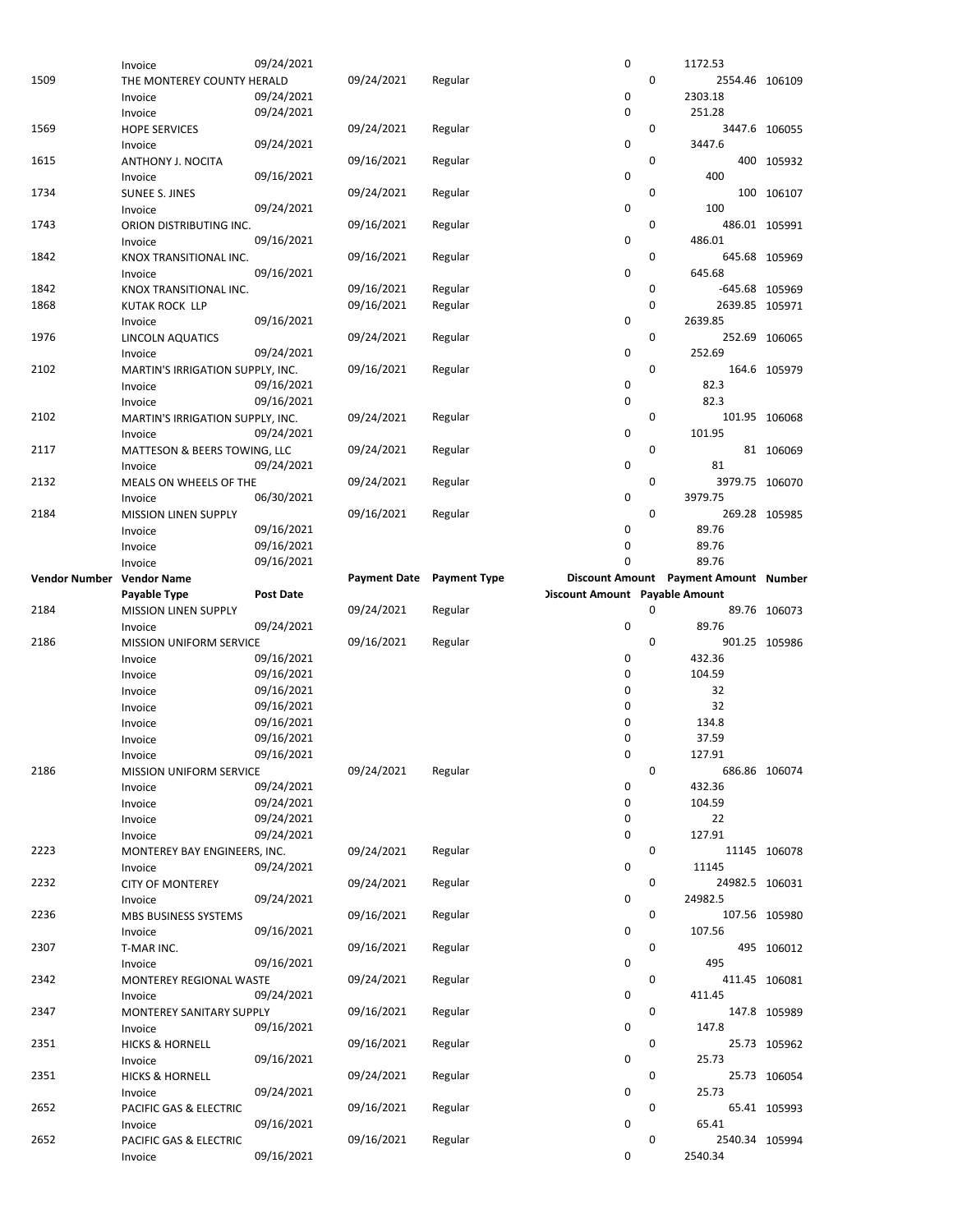| 2652                                  | PACIFIC GAS & ELECTRIC                            |                  | 09/24/2021          | Regular                   |                                       | 0 | 1611.75 106086                        |                    |
|---------------------------------------|---------------------------------------------------|------------------|---------------------|---------------------------|---------------------------------------|---|---------------------------------------|--------------------|
|                                       | Invoice                                           | 09/24/2021       |                     |                           | 0                                     |   | 1611.75                               |                    |
| 2652                                  | PACIFIC GAS & ELECTRIC                            |                  | 09/24/2021          | Regular                   |                                       | 0 |                                       | 3.45 106087        |
|                                       | Invoice                                           | 09/24/2021       |                     |                           | 0                                     |   | 3.45                                  |                    |
| 2652                                  | PACIFIC GAS & ELECTRIC                            |                  | 09/24/2021          | Regular                   |                                       | 0 | 2503.71 106088                        |                    |
|                                       | Invoice                                           | 09/24/2021       |                     |                           | 0                                     |   | 2503.71                               |                    |
| 2652                                  | PACIFIC GAS & ELECTRIC                            |                  | 09/24/2021          | Regular                   | 0                                     | 0 | 6095.19 106089<br>6095.19             |                    |
|                                       | Invoice                                           | 09/24/2021       |                     |                           |                                       | 0 |                                       |                    |
| 2652                                  | PACIFIC GAS & ELECTRIC                            |                  | 09/24/2021          | Regular                   |                                       |   | 1021.75 106090                        |                    |
|                                       | Invoice                                           | 09/24/2021       | 09/16/2021          |                           | 0                                     | 0 | 1021.75<br>1490.45 105992             |                    |
| 2720                                  | <b>OWEN EQUIPMENT COMPANY</b><br>Invoice          | 09/16/2021       |                     | Regular                   | 0                                     |   | 1490.45                               |                    |
| Vendor Number Vendor Name             |                                                   |                  | <b>Payment Date</b> | <b>Payment Type</b>       |                                       |   | Discount Amount Payment Amount Number |                    |
|                                       | Payable Type                                      | <b>Post Date</b> |                     |                           | <b>Discount Amount</b> Payable Amount |   |                                       |                    |
| 2746                                  | PENINSULA POOL SERVICE & SUPPLY INC.              |                  | 09/24/2021          | Regular                   |                                       | 0 |                                       | 83 106092          |
|                                       | Invoice                                           | 09/24/2021       |                     |                           | 0                                     |   | 83                                    |                    |
| 2752                                  | PENINSULA WELDING & MEDICAL SUPPLY, IN 09/24/2021 |                  |                     | Regular                   |                                       | 0 |                                       | 94 106093          |
|                                       | Invoice                                           | 09/24/2021       |                     |                           | 0                                     |   | 68.2                                  |                    |
|                                       | Invoice                                           | 09/24/2021       |                     |                           | 0                                     |   | 25.8                                  |                    |
| 2849                                  | PREMIUM AUTO PARTS                                |                  | 09/16/2021          | Regular                   |                                       | 0 |                                       | 363.53 105996      |
|                                       | Invoice                                           | 09/16/2021       |                     |                           | 0                                     |   | 193.47                                |                    |
|                                       | Invoice                                           | 09/16/2021       |                     |                           | 0                                     |   | 41.2                                  |                    |
|                                       | Invoice                                           | 09/16/2021       |                     |                           | 0                                     |   | 8.19                                  |                    |
|                                       | Invoice                                           | 09/16/2021       |                     |                           | 0                                     |   | 15.13                                 |                    |
|                                       | Invoice                                           | 09/16/2021       |                     |                           | 0                                     |   | 9.99                                  |                    |
|                                       | Invoice                                           | 09/16/2021       |                     |                           | 0                                     |   | 15.31                                 |                    |
|                                       | Invoice                                           | 09/16/2021       |                     |                           | 0                                     |   | 26                                    |                    |
|                                       | Invoice                                           | 09/16/2021       |                     |                           | 0                                     |   | 54.24                                 |                    |
| Vendor Number Vendor Name             |                                                   |                  |                     | Payment Date Payment Type |                                       |   | Discount Amount Payment Amount Number |                    |
|                                       | Payable Type                                      | Post Date        |                     |                           | <b>Discount Amount</b> Payable Amount |   |                                       |                    |
| <b>Bank Code: PY-Payroll Payables</b> |                                                   |                  |                     |                           |                                       |   |                                       |                    |
| 2877                                  | PUBLIC EMPLOYEES' RETIREMENT SYSTEM               |                  | 09/15/2021          | <b>Bank Draft</b>         |                                       | 0 |                                       | 1061.21 1001924576 |
|                                       | Invoice                                           | 08/16/2021       |                     |                           | 0                                     |   | 1061.21                               |                    |
| Vendor Number Vendor Name             |                                                   |                  | Payment Date        | <b>Payment Type</b>       |                                       |   | Discount Amount Payment Amount Number |                    |
|                                       | Payable Type                                      | Post Date        |                     |                           | <b>Discount Amount</b> Payable Amount |   |                                       |                    |
| <b>Bank Code: AP-Regular Payables</b> |                                                   |                  |                     |                           |                                       |   |                                       |                    |
| 2888                                  | PURE H20 INC.                                     |                  | 09/16/2021          | Regular                   |                                       | 0 |                                       | 65.54 105998       |
|                                       | Invoice                                           | 09/16/2021       |                     |                           | 0                                     |   | 65.54                                 |                    |
| 2932                                  | DISASTER KLEENUP SPECIALISTS                      |                  | 09/24/2021          | Regular                   |                                       | 0 |                                       | 916.97 106040      |
|                                       | Invoice                                           | 09/24/2021       |                     |                           | 0                                     |   | 916.97                                |                    |
| 2946                                  | BECK'S SHOE STORE, INC                            |                  | 09/16/2021          | Regular                   |                                       | 0 | 2098.96 105937                        |                    |
|                                       | Invoice                                           | 06/30/2021       |                     |                           | 0                                     |   | 250                                   |                    |
|                                       | Invoice                                           | 09/16/2021       |                     |                           | 0                                     |   | 176.44                                |                    |
|                                       | Invoice                                           | 09/16/2021       |                     |                           | 0                                     |   | 250                                   |                    |
|                                       | Invoice                                           | 09/16/2021       |                     |                           | 0                                     |   | 250                                   |                    |
|                                       | Invoice                                           | 09/16/2021       |                     |                           | 0                                     |   | 195.01                                |                    |
|                                       | Invoice                                           | 09/16/2021       |                     |                           | 0                                     |   | 250                                   |                    |
|                                       | Invoice                                           | 09/16/2021       |                     |                           | 0                                     |   | 250                                   |                    |
|                                       | Invoice                                           | 09/16/2021       |                     |                           | 0                                     |   | 250                                   |                    |
|                                       | Invoice                                           | 09/16/2021       |                     |                           | 0                                     |   | 227.51                                |                    |
| 3040                                  | SAFETY-KLEEN SYSTEMS, INC.                        |                  | 09/24/2021          | Regular                   |                                       | 0 | 3885.34 106099                        |                    |
|                                       | Invoice                                           | 09/24/2021       |                     |                           | 0                                     |   | 3885.34                               |                    |
| Vendor Number Vendor Name             |                                                   |                  | Payment Date        | <b>Payment Type</b>       |                                       |   | Discount Amount Payment Amount Number |                    |
|                                       | Payable Type                                      | Post Date        |                     |                           | <b>Discount Amount</b> Payable Amount |   |                                       |                    |
| <b>Bank Code: PY-Payroll Payables</b> |                                                   |                  |                     |                           |                                       |   |                                       |                    |
| 3138                                  | SEASIDE EMPLOYEES ASSN                            |                  | 09/24/2021          | Bank Draft                |                                       | 0 |                                       | 185 c5a40428a6     |
|                                       | Invoice                                           | 09/09/2021       |                     |                           | 0                                     |   | 185                                   |                    |
| 3138                                  | SEASIDE EMPLOYEES ASSN                            |                  | 09/24/2021          | <b>Bank Draft</b>         |                                       | 0 |                                       | 185 c5a40428a6     |
|                                       | Invoice                                           | 09/23/2021       |                     |                           | 0                                     |   | 185                                   |                    |
| 3153                                  | SEASIDE MANAGEMENT ASSN                           |                  | 09/24/2021          | <b>Bank Draft</b>         |                                       | 0 |                                       | 15 c5a40428a6      |
|                                       | Invoice                                           | 09/23/2021       |                     |                           | 0                                     |   | 15                                    |                    |
| 3153                                  | SEASIDE MANAGEMENT ASSN                           |                  | 09/24/2021          | <b>Bank Draft</b>         |                                       | 0 |                                       | 15 c5a40428a6      |
|                                       | Invoice                                           | 09/09/2021       |                     |                           | 0                                     |   | 15                                    |                    |
| Vendor Number Vendor Name             |                                                   |                  | <b>Payment Date</b> | <b>Payment Type</b>       |                                       |   | Discount Amount Payment Amount Number |                    |
|                                       | Payable Type                                      | Post Date        |                     |                           | <b>Discount Amount</b> Payable Amount |   |                                       |                    |
| <b>Bank Code: AP-Regular Payables</b> |                                                   |                  |                     |                           |                                       |   |                                       |                    |
| 3199                                  | TERRY L. SHEHORN                                  |                  | 09/16/2021          | Regular                   |                                       | 0 |                                       | 500 106010         |
|                                       |                                                   |                  |                     |                           |                                       |   |                                       |                    |
| 3211                                  | Invoice<br>SHERWIN-WILLIAMS CO.                   | 09/16/2021       | 09/16/2021          | Regular                   | 0                                     | 0 | 500                                   | 9.84 106002        |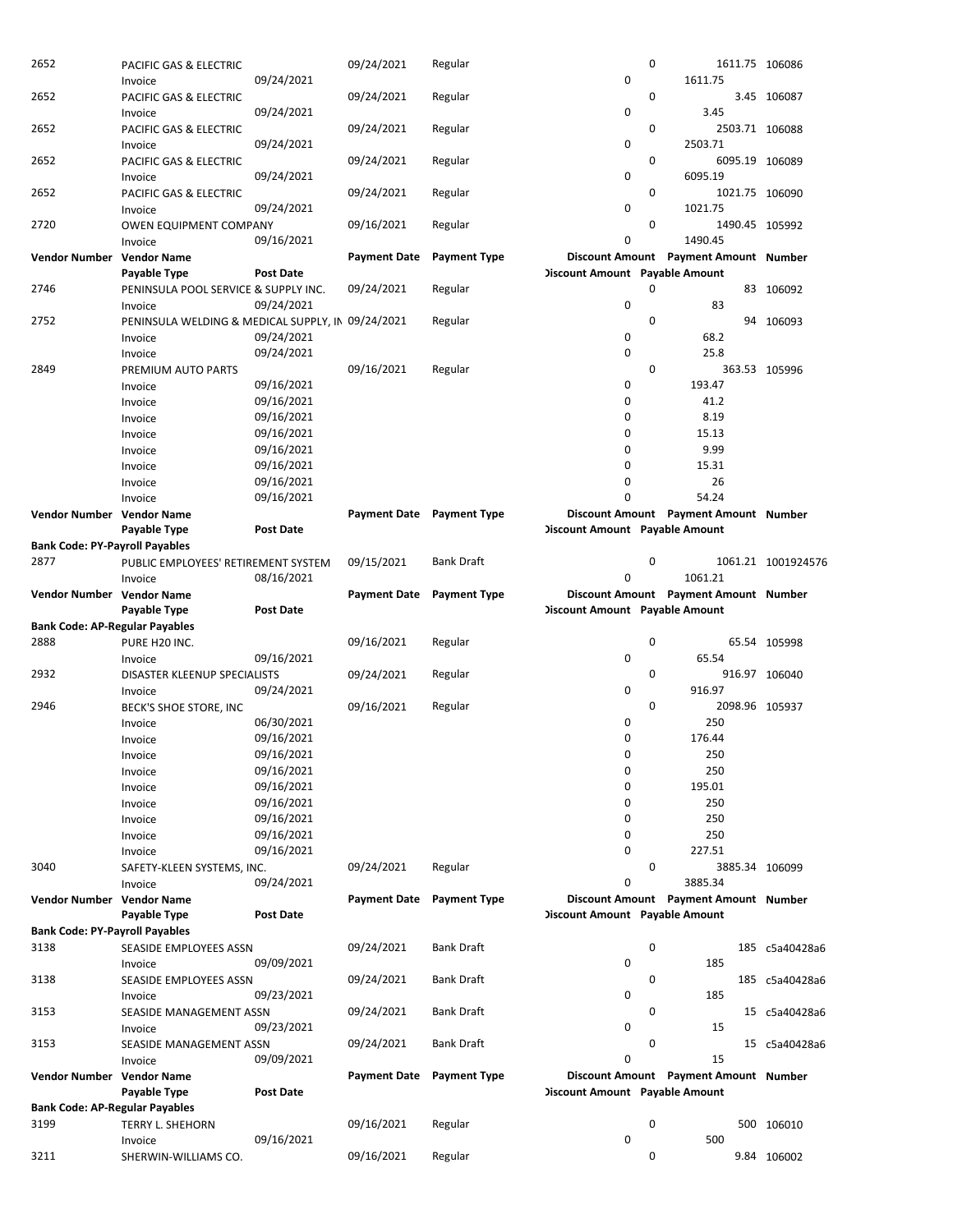| 4896<br>Vendor Number Vendor Name<br><b>Bank Code: PY-Payroll Payables</b><br>4920<br>4920 | Invoice<br>DEPARTMENT OF JUSTICE<br>Invoice<br>Invoice<br>Payable Type<br>ICMA RETIREMENT TRUST-457<br>Credit Memo<br>ICMA RETIREMENT TRUST-457<br>Invoice | 09/24/2021<br>09/16/2021<br>09/16/2021<br>Post Date<br>09/23/2021<br>09/23/2021 | 09/16/2021<br>Payment Date Payment Type<br>09/24/2021<br>09/24/2021 | Regular<br><b>Bank Draft</b><br><b>Bank Draft</b> | 0<br>0<br>$\mathbf 0$<br><b>Discount Amount Payable Amount</b><br>0<br>0 | 0<br>0<br>0 | 59.58<br>262<br>160<br>Discount Amount Payment Amount Number<br>$-115.45$<br>48272.73 | 422 105950<br>-115.45 DFT0004970<br>48272.73 DFT0004970 |
|--------------------------------------------------------------------------------------------|------------------------------------------------------------------------------------------------------------------------------------------------------------|---------------------------------------------------------------------------------|---------------------------------------------------------------------|---------------------------------------------------|--------------------------------------------------------------------------|-------------|---------------------------------------------------------------------------------------|---------------------------------------------------------|
|                                                                                            |                                                                                                                                                            |                                                                                 |                                                                     |                                                   |                                                                          |             |                                                                                       |                                                         |
|                                                                                            |                                                                                                                                                            |                                                                                 |                                                                     |                                                   |                                                                          |             |                                                                                       |                                                         |
|                                                                                            |                                                                                                                                                            |                                                                                 |                                                                     |                                                   |                                                                          |             |                                                                                       |                                                         |
|                                                                                            |                                                                                                                                                            |                                                                                 |                                                                     |                                                   |                                                                          |             |                                                                                       |                                                         |
|                                                                                            |                                                                                                                                                            |                                                                                 |                                                                     |                                                   |                                                                          |             |                                                                                       |                                                         |
|                                                                                            |                                                                                                                                                            |                                                                                 |                                                                     |                                                   |                                                                          |             |                                                                                       |                                                         |
|                                                                                            |                                                                                                                                                            |                                                                                 |                                                                     |                                                   |                                                                          |             |                                                                                       |                                                         |
|                                                                                            |                                                                                                                                                            |                                                                                 |                                                                     |                                                   |                                                                          |             |                                                                                       |                                                         |
|                                                                                            |                                                                                                                                                            |                                                                                 |                                                                     |                                                   |                                                                          |             |                                                                                       |                                                         |
|                                                                                            |                                                                                                                                                            |                                                                                 |                                                                     |                                                   |                                                                          |             |                                                                                       |                                                         |
|                                                                                            |                                                                                                                                                            |                                                                                 |                                                                     |                                                   |                                                                          |             |                                                                                       |                                                         |
|                                                                                            |                                                                                                                                                            |                                                                                 |                                                                     |                                                   |                                                                          |             |                                                                                       |                                                         |
|                                                                                            | Credit Memo                                                                                                                                                | 09/23/2021                                                                      |                                                                     |                                                   | 0                                                                        |             | $-15.01$                                                                              |                                                         |
| 4892                                                                                       | <b>EDGES ELECTRICAL GROUP</b>                                                                                                                              |                                                                                 | 09/24/2021                                                          | Regular                                           |                                                                          | 0           |                                                                                       | 44.57 106043                                            |
|                                                                                            | Invoice                                                                                                                                                    | 09/16/2021                                                                      |                                                                     |                                                   | $\mathbf 0$                                                              |             | 18.58                                                                                 |                                                         |
|                                                                                            | Invoice                                                                                                                                                    | 09/16/2021                                                                      |                                                                     |                                                   | 0                                                                        |             | 14.9                                                                                  |                                                         |
|                                                                                            | Invoice                                                                                                                                                    | 09/16/2021                                                                      |                                                                     |                                                   | 0                                                                        |             | 403.57                                                                                |                                                         |
| 4892                                                                                       | EDGES ELECTRICAL GROUP                                                                                                                                     |                                                                                 | 09/16/2021                                                          | Regular                                           |                                                                          | 0           |                                                                                       | 437.05 105952                                           |
|                                                                                            | Invoice                                                                                                                                                    | 09/16/2021                                                                      |                                                                     |                                                   | 0                                                                        |             | 250                                                                                   |                                                         |
| 4838                                                                                       | HIRERIGHT GIS INTERMEDIATE CORP., INC.                                                                                                                     |                                                                                 | 09/16/2021                                                          | Regular                                           |                                                                          | 0           |                                                                                       | 250 105963                                              |
|                                                                                            |                                                                                                                                                            |                                                                                 |                                                                     |                                                   |                                                                          |             |                                                                                       |                                                         |
|                                                                                            | Invoice                                                                                                                                                    | 09/24/2021                                                                      |                                                                     |                                                   | 0                                                                        |             | 242                                                                                   |                                                         |
| 4670                                                                                       | OFFICE OF THE COUNTY COUNSEL                                                                                                                               |                                                                                 | 09/24/2021                                                          | Regular                                           |                                                                          | 0           |                                                                                       | 242 106084                                              |
|                                                                                            | Invoice                                                                                                                                                    | 09/16/2021                                                                      |                                                                     |                                                   | 0                                                                        |             | 52.37                                                                                 |                                                         |
|                                                                                            | Invoice                                                                                                                                                    | 09/16/2021                                                                      |                                                                     |                                                   | 0                                                                        |             | 8.61                                                                                  |                                                         |
| 4425                                                                                       | MONTEREY AUTO SUPPLY, INC.                                                                                                                                 |                                                                                 | 09/16/2021                                                          | Regular                                           |                                                                          | 0           |                                                                                       | 60.98 105988                                            |
|                                                                                            | Invoice                                                                                                                                                    | 09/24/2021                                                                      |                                                                     |                                                   | 0                                                                        |             | 7158.75                                                                               |                                                         |
| 4222                                                                                       | HARRIS & ASSOCIATES, INC.                                                                                                                                  |                                                                                 | 09/24/2021                                                          | Regular                                           |                                                                          | 0           | 7158.75 106053                                                                        |                                                         |
|                                                                                            | Invoice                                                                                                                                                    | 09/24/2021                                                                      |                                                                     |                                                   | 0                                                                        |             | 2079.2                                                                                |                                                         |
| 4052                                                                                       | COOPERATIVE PERSONNEL SERVICES                                                                                                                             |                                                                                 | 09/24/2021                                                          | Regular                                           |                                                                          | 0           |                                                                                       | 2079.2 106035                                           |
|                                                                                            | Invoice                                                                                                                                                    | 09/24/2021                                                                      |                                                                     |                                                   | 0                                                                        |             | 394.05                                                                                |                                                         |
| 4034                                                                                       | CDW LLC                                                                                                                                                    |                                                                                 | 09/24/2021                                                          | Regular                                           |                                                                          |             |                                                                                       | 394.05 106030                                           |
|                                                                                            | Invoice                                                                                                                                                    |                                                                                 |                                                                     |                                                   |                                                                          | 0           |                                                                                       |                                                         |
|                                                                                            |                                                                                                                                                            | 09/16/2021                                                                      |                                                                     |                                                   | $\mathbf 0$                                                              |             | 121.93                                                                                |                                                         |
| 3851                                                                                       | BOUND TREE MEDICAL, LLC                                                                                                                                    |                                                                                 | 09/16/2021                                                          | Regular                                           |                                                                          | 0           |                                                                                       | 121.93 105939                                           |
|                                                                                            | Invoice                                                                                                                                                    | 08/22/2021                                                                      |                                                                     |                                                   | 0                                                                        |             | 41265.5                                                                               |                                                         |
| 3574                                                                                       | U.S. BANK-CALCARD                                                                                                                                          |                                                                                 | 09/16/2021                                                          | Regular                                           |                                                                          | 0           | 41265.5 106013                                                                        |                                                         |
| <b>Bank Code: AP-Regular Payables</b>                                                      |                                                                                                                                                            |                                                                                 |                                                                     |                                                   |                                                                          |             |                                                                                       |                                                         |
|                                                                                            | Payable Type                                                                                                                                               | Post Date                                                                       |                                                                     |                                                   | <b>Discount Amount Payable Amount</b>                                    |             |                                                                                       |                                                         |
| Vendor Number Vendor Name                                                                  |                                                                                                                                                            |                                                                                 | Payment Date Payment Type                                           |                                                   |                                                                          |             | Discount Amount Payment Amount Number                                                 |                                                         |
|                                                                                            | Invoice                                                                                                                                                    | 09/23/2021                                                                      |                                                                     |                                                   | 0                                                                        |             | 23                                                                                    |                                                         |
|                                                                                            | Invoice                                                                                                                                                    | 09/09/2021                                                                      |                                                                     |                                                   | $\mathbf 0$                                                              |             | 23                                                                                    |                                                         |
| 3560                                                                                       | UNITED WAY OF MONTEREY PENINSULA                                                                                                                           |                                                                                 | 09/23/2021                                                          | Regular                                           |                                                                          | 0           |                                                                                       | 46 19290                                                |
| <b>Bank Code: PY-Payroll Payables</b>                                                      |                                                                                                                                                            |                                                                                 |                                                                     |                                                   |                                                                          |             |                                                                                       |                                                         |
|                                                                                            |                                                                                                                                                            |                                                                                 |                                                                     |                                                   |                                                                          |             |                                                                                       |                                                         |
|                                                                                            | Payable Type                                                                                                                                               | <b>Post Date</b>                                                                |                                                                     |                                                   | <b>Discount Amount Payable Amount</b>                                    |             |                                                                                       |                                                         |
| Vendor Number Vendor Name                                                                  |                                                                                                                                                            |                                                                                 | <b>Payment Date</b>                                                 | <b>Payment Type</b>                               |                                                                          |             | Discount Amount Payment Amount Number                                                 |                                                         |
|                                                                                            | Invoice                                                                                                                                                    | 09/24/2021                                                                      |                                                                     |                                                   | 0                                                                        |             | 994.45                                                                                |                                                         |
| 3521                                                                                       | <b>MERRY TRUCKSIS</b>                                                                                                                                      |                                                                                 | 09/24/2021                                                          | Regular                                           |                                                                          | 0           |                                                                                       | 994.45 106071                                           |
|                                                                                            | Invoice                                                                                                                                                    | 09/24/2021                                                                      |                                                                     |                                                   | $\mathbf 0$                                                              |             | 34.15                                                                                 |                                                         |
|                                                                                            | Invoice                                                                                                                                                    | 09/24/2021                                                                      |                                                                     |                                                   | $\mathbf 0$                                                              |             | 37.12                                                                                 |                                                         |
|                                                                                            | Invoice                                                                                                                                                    | 09/24/2021                                                                      |                                                                     |                                                   | 0                                                                        |             | 227.2                                                                                 |                                                         |
|                                                                                            | Invoice                                                                                                                                                    | 09/24/2021                                                                      |                                                                     |                                                   | 0                                                                        |             | 4.69                                                                                  |                                                         |
|                                                                                            | Invoice                                                                                                                                                    | 09/24/2021                                                                      |                                                                     |                                                   | 0                                                                        |             | 161.07                                                                                |                                                         |
| 3319                                                                                       | STAPLES ADVANTAGE                                                                                                                                          |                                                                                 | 09/24/2021                                                          | Regular                                           |                                                                          | 0           |                                                                                       | 464.23 106105                                           |
|                                                                                            | Credit Memo                                                                                                                                                |                                                                                 |                                                                     |                                                   |                                                                          |             |                                                                                       |                                                         |
|                                                                                            |                                                                                                                                                            | 09/09/2021                                                                      |                                                                     |                                                   | $\mathbf 0$                                                              |             | $-270.51$                                                                             |                                                         |
|                                                                                            | Invoice                                                                                                                                                    | 09/16/2021                                                                      |                                                                     |                                                   | $\mathbf 0$                                                              |             | 34.95                                                                                 |                                                         |
|                                                                                            | Invoice                                                                                                                                                    | 09/16/2021                                                                      |                                                                     |                                                   | 0                                                                        |             | 242.15                                                                                |                                                         |
|                                                                                            | Invoice                                                                                                                                                    | 09/16/2021                                                                      |                                                                     |                                                   | 0                                                                        |             | 225.34                                                                                |                                                         |
|                                                                                            | Invoice                                                                                                                                                    | 09/16/2021                                                                      |                                                                     |                                                   | $\mathbf 0$                                                              |             | 43.1                                                                                  |                                                         |
|                                                                                            | Invoice                                                                                                                                                    | 09/16/2021                                                                      |                                                                     |                                                   | 0                                                                        |             | 86.49                                                                                 |                                                         |
|                                                                                            | Invoice                                                                                                                                                    | 09/16/2021                                                                      |                                                                     |                                                   | 0                                                                        |             | 270.51                                                                                |                                                         |
|                                                                                            | Invoice                                                                                                                                                    | 09/16/2021                                                                      |                                                                     |                                                   | $\mathbf 0$                                                              |             | 74.09                                                                                 |                                                         |
|                                                                                            | Invoice                                                                                                                                                    | 09/16/2021                                                                      |                                                                     |                                                   | $\mathbf 0$                                                              |             | 270.51                                                                                |                                                         |
| 3319                                                                                       | STAPLES ADVANTAGE                                                                                                                                          |                                                                                 | 09/16/2021                                                          | Regular                                           |                                                                          | 0           |                                                                                       | 976.63 106007                                           |
|                                                                                            | Invoice                                                                                                                                                    | 09/24/2021                                                                      |                                                                     |                                                   | $\mathbf 0$                                                              |             | 45                                                                                    |                                                         |
| 3307                                                                                       | <b>SAME DAY SHRED</b>                                                                                                                                      |                                                                                 | 09/24/2021                                                          | Regular                                           |                                                                          | 0           |                                                                                       | 45 106100                                               |
|                                                                                            | Invoice                                                                                                                                                    | 09/16/2021                                                                      |                                                                     |                                                   | $\mathbf 0$                                                              |             | 45                                                                                    |                                                         |
|                                                                                            | <b>SAME DAY SHRED</b>                                                                                                                                      |                                                                                 | 09/16/2021                                                          | Regular                                           |                                                                          |             |                                                                                       | 45 106000                                               |
| 3307                                                                                       |                                                                                                                                                            |                                                                                 |                                                                     |                                                   |                                                                          | 0           |                                                                                       |                                                         |
|                                                                                            | SOCIETY FOR THE PREVENTION OF CRUELTY 09/16/2021<br>Invoice                                                                                                | 09/16/2021                                                                      |                                                                     | Regular                                           | $\mathbf 0$                                                              |             | 6308                                                                                  | 6308 106003                                             |
| 3290                                                                                       |                                                                                                                                                            |                                                                                 |                                                                     |                                                   | 0                                                                        | 0           |                                                                                       |                                                         |
|                                                                                            | Invoice                                                                                                                                                    | 09/16/2021                                                                      |                                                                     |                                                   |                                                                          |             | 9.84                                                                                  |                                                         |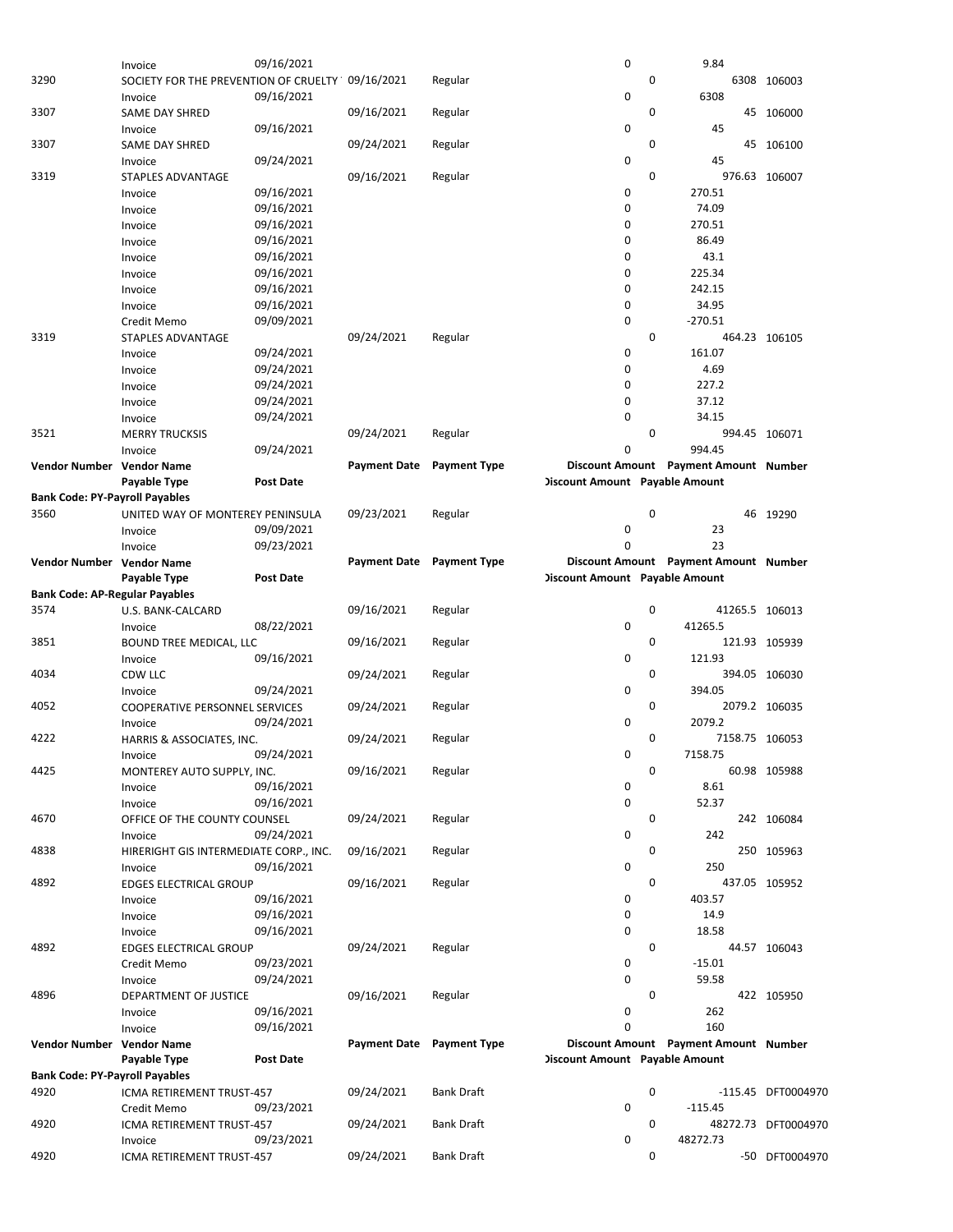| Vendor Number Vendor Name             |                                  |                  |                     | Payment Date Payment Type |                                       | Discount Amount Payment Amount Number |                          |
|---------------------------------------|----------------------------------|------------------|---------------------|---------------------------|---------------------------------------|---------------------------------------|--------------------------|
|                                       |                                  |                  |                     |                           |                                       |                                       |                          |
|                                       | Invoice                          | 09/24/2021       |                     |                           | 0                                     | 266.25                                |                          |
| 5523                                  | ADVANCE WATER ENGINEERING, INC.  |                  | 09/24/2021          | Regular                   | 0                                     |                                       | 266.25 106019            |
| <b>Bank Code: AP-Regular Payables</b> |                                  |                  |                     |                           |                                       |                                       |                          |
|                                       | Payable Type                     | Post Date        |                     |                           | <b>Discount Amount</b> Payable Amount |                                       |                          |
| Vendor Number Vendor Name             |                                  |                  |                     |                           |                                       |                                       |                          |
|                                       |                                  |                  |                     | Payment Date Payment Type |                                       | Discount Amount Payment Amount Number |                          |
|                                       | Invoice                          | 08/26/2021       |                     |                           | 0                                     | 288                                   |                          |
| 5462                                  | LABORERS NATIONAL PENSION        |                  | 09/17/2021          | <b>Bank Draft</b>         | 0                                     |                                       | 288 FD0717               |
|                                       | Invoice                          | 08/12/2021       |                     |                           | 0                                     | 3168                                  |                          |
| 5462                                  | LABORERS NATIONAL PENSION        |                  | 09/17/2021          | Bank Draft                | 0                                     |                                       | 3168 FD0717              |
|                                       | Invoice                          | 08/12/2021       |                     |                           | 0                                     | 288                                   |                          |
| 5462                                  | LABORERS NATIONAL PENSION        |                  | 09/17/2021          | Bank Draft                | 0                                     |                                       | 288 FD0717               |
|                                       | Debit Memo                       |                  |                     |                           |                                       |                                       |                          |
|                                       |                                  | 08/01/2021       |                     |                           | 0                                     | 144                                   |                          |
| 5462                                  | <b>LABORERS NATIONAL PENSION</b> |                  | 09/17/2021          | <b>Bank Draft</b>         | 0                                     |                                       | 144 FD0717               |
|                                       | Invoice                          | 08/26/2021       |                     |                           | 0                                     | 3024                                  |                          |
| 5462                                  | LABORERS NATIONAL PENSION        |                  | 09/17/2021          | <b>Bank Draft</b>         | 0                                     |                                       | 3024 FD0717              |
| <b>Bank Code: PY-Payroll Payables</b> |                                  |                  |                     |                           |                                       |                                       |                          |
|                                       | Payable Type                     | <b>Post Date</b> |                     |                           | <b>Discount Amount</b> Payable Amount |                                       |                          |
| Vendor Number Vendor Name             |                                  |                  |                     | Payment Date Payment Type |                                       | Discount Amount Payment Amount Number |                          |
|                                       |                                  |                  |                     |                           |                                       |                                       |                          |
|                                       | Invoice                          | 09/24/2021       |                     |                           | $\mathbf 0$                           | 289.27                                |                          |
| 5443                                  | <b>ULINE</b>                     |                  | 09/24/2021          | Regular                   | 0                                     |                                       | 289.27 106113            |
|                                       | Invoice                          | 09/16/2021       |                     |                           | 0                                     | 75                                    |                          |
| 5373                                  | SCOTT K. BROWN                   |                  | 09/16/2021          | Regular                   | 0                                     |                                       | 75 106001                |
|                                       |                                  |                  |                     |                           |                                       |                                       |                          |
|                                       | Invoice                          | 09/24/2021       |                     |                           | 0                                     | 1642.03                               |                          |
| 5272                                  | <b>CITY OF SEASIDE</b>           |                  | 09/24/2021          | Regular                   | 0                                     | 1642.03 106033                        |                          |
|                                       | Invoice                          | 09/24/2021       |                     |                           | 0                                     | 2344.8                                |                          |
| 5272                                  | <b>CITY OF SEASIDE</b>           |                  | 09/24/2021          | Regular                   | 0                                     |                                       | 2344.8 106032            |
| <b>Bank Code: AP-Regular Payables</b> |                                  |                  |                     |                           |                                       |                                       |                          |
|                                       | Payable Type                     |                  |                     |                           |                                       |                                       |                          |
|                                       |                                  | <b>Post Date</b> |                     |                           | <b>Discount Amount</b> Payable Amount |                                       |                          |
| Vendor Number Vendor Name             |                                  |                  | <b>Payment Date</b> | <b>Payment Type</b>       |                                       | Discount Amount Payment Amount Number |                          |
|                                       | Invoice                          | 09/23/2021       |                     |                           | $\mathbf 0$                           | 1839.2                                |                          |
| 5267                                  | <b>SEASIDE POLICE</b>            |                  | 09/24/2021          | Bank Draft                | 0                                     |                                       | 1839.2 c5a40428a6        |
|                                       | Invoice                          | 09/09/2021       |                     |                           | 0                                     | 1839.2                                |                          |
|                                       | <b>SEASIDE POLICE</b>            |                  | 09/24/2021          |                           |                                       |                                       |                          |
| 5267                                  |                                  |                  |                     | <b>Bank Draft</b>         | 0                                     |                                       | 1839.2 c5a40428a6        |
|                                       | Invoice                          | 09/09/2021       |                     |                           | 0                                     | 1200                                  |                          |
| 5266                                  | INTL ASSOC OF FIREFIGHTER        |                  | 09/24/2021          | Bank Draft                | 0                                     |                                       | 1200 c5a40428a6          |
|                                       | Invoice                          | 09/23/2021       |                     |                           | $\mathbf 0$                           | 1200                                  |                          |
| 5266                                  | INTL ASSOC OF FIREFIGHTER        |                  | 09/24/2021          | Bank Draft                | 0                                     |                                       | 1200 c5a40428a6          |
|                                       | Invoice                          |                  |                     |                           |                                       |                                       |                          |
|                                       |                                  | 09/23/2021       |                     |                           | 0                                     | 20463.61                              |                          |
| 5264                                  | RABOBANK, N.A.                   |                  | 09/24/2021          | <b>Bank Draft</b>         | 0                                     |                                       | 20463.61 270166773773615 |
|                                       | Invoice                          | 09/23/2021       |                     |                           | 0                                     | 81006.15                              |                          |
| 5264                                  | RABOBANK, N.A.                   |                  | 09/24/2021          | Bank Draft                | 0                                     |                                       | 81006.15 270166773773615 |
| <b>Bank Code: PY-Payroll Payables</b> |                                  |                  |                     |                           |                                       |                                       |                          |
|                                       |                                  |                  |                     |                           |                                       |                                       |                          |
|                                       | Payable Type                     | <b>Post Date</b> |                     |                           | <b>Discount Amount Payable Amount</b> |                                       |                          |
| Vendor Number Vendor Name             |                                  |                  | <b>Payment Date</b> | <b>Payment Type</b>       |                                       | Discount Amount Payment Amount Number |                          |
|                                       | Invoice                          | 09/24/2021       |                     |                           | 0                                     | 130.36                                |                          |
|                                       | Invoice                          | 09/24/2021       |                     |                           | 0                                     | 553.63                                |                          |
|                                       |                                  |                  |                     |                           |                                       |                                       |                          |
| 5198                                  | <b>GOLDEN STATE PORTABLES</b>    |                  | 09/24/2021          | Regular                   | 0                                     |                                       | 683.99 106051            |
| <b>Bank Code: AP-Regular Payables</b> |                                  |                  |                     |                           |                                       |                                       |                          |
|                                       | Payable Type                     | Post Date        |                     |                           | <b>Discount Amount</b> Payable Amount |                                       |                          |
| Vendor Number Vendor Name             |                                  |                  | <b>Payment Date</b> | <b>Payment Type</b>       |                                       | Discount Amount Payment Amount Number |                          |
|                                       | Invoice                          | 09/23/2021       |                     |                           | 0                                     | 31201.89                              |                          |
| 5144                                  | STATE OF CALIFORNIA              |                  | 09/24/2021          | Bank Draft                | $\mathbf 0$                           |                                       | 31201.89 1-658-850-208   |
|                                       | Invoice                          | 09/23/2021       |                     |                           | 0                                     | 279.99                                |                          |
|                                       | Invoice                          | 09/23/2021       |                     |                           |                                       |                                       |                          |
|                                       |                                  |                  |                     |                           | $\mathbf 0$                           | 20.74                                 |                          |
|                                       | Invoice                          | 09/09/2021       |                     |                           | 0                                     | 280.26                                |                          |
|                                       | Invoice                          | 09/09/2021       |                     |                           | 0                                     | 20.76                                 |                          |
|                                       | Credit Memo                      | 09/23/2021       |                     |                           | 0                                     | $-20.75$                              |                          |
| 5103                                  | CALIF LAW ENFRCMNT ASSOC         |                  | 09/23/2021          | Regular                   | 0                                     |                                       | 581 19287                |
| <b>Bank Code: PY-Payroll Payables</b> |                                  |                  |                     |                           |                                       |                                       |                          |
|                                       | Payable Type                     | <b>Post Date</b> |                     |                           | <b>Discount Amount</b> Payable Amount |                                       |                          |
| Vendor Number Vendor Name             |                                  |                  |                     | <b>Payment Type</b>       |                                       | Discount Amount Payment Amount Number |                          |
|                                       |                                  |                  | <b>Payment Date</b> |                           |                                       |                                       |                          |
|                                       | Invoice                          | 09/24/2021       |                     |                           | $\mathbf 0$                           | 643.5                                 |                          |
| 4970                                  | <b>WHITSON ENGINEERS</b>         |                  | 09/24/2021          | Regular                   | 0                                     |                                       | 643.5 106117             |
| <b>Bank Code: AP-Regular Payables</b> |                                  |                  |                     |                           |                                       |                                       |                          |
|                                       | Payable Type                     | <b>Post Date</b> |                     |                           | <b>Discount Amount</b> Payable Amount |                                       |                          |
| Vendor Number Vendor Name             |                                  |                  |                     | Payment Date Payment Type |                                       | Discount Amount Payment Amount Number |                          |
|                                       | Credit Memo                      | 09/23/2021       |                     |                           | 0                                     | $-50$                                 |                          |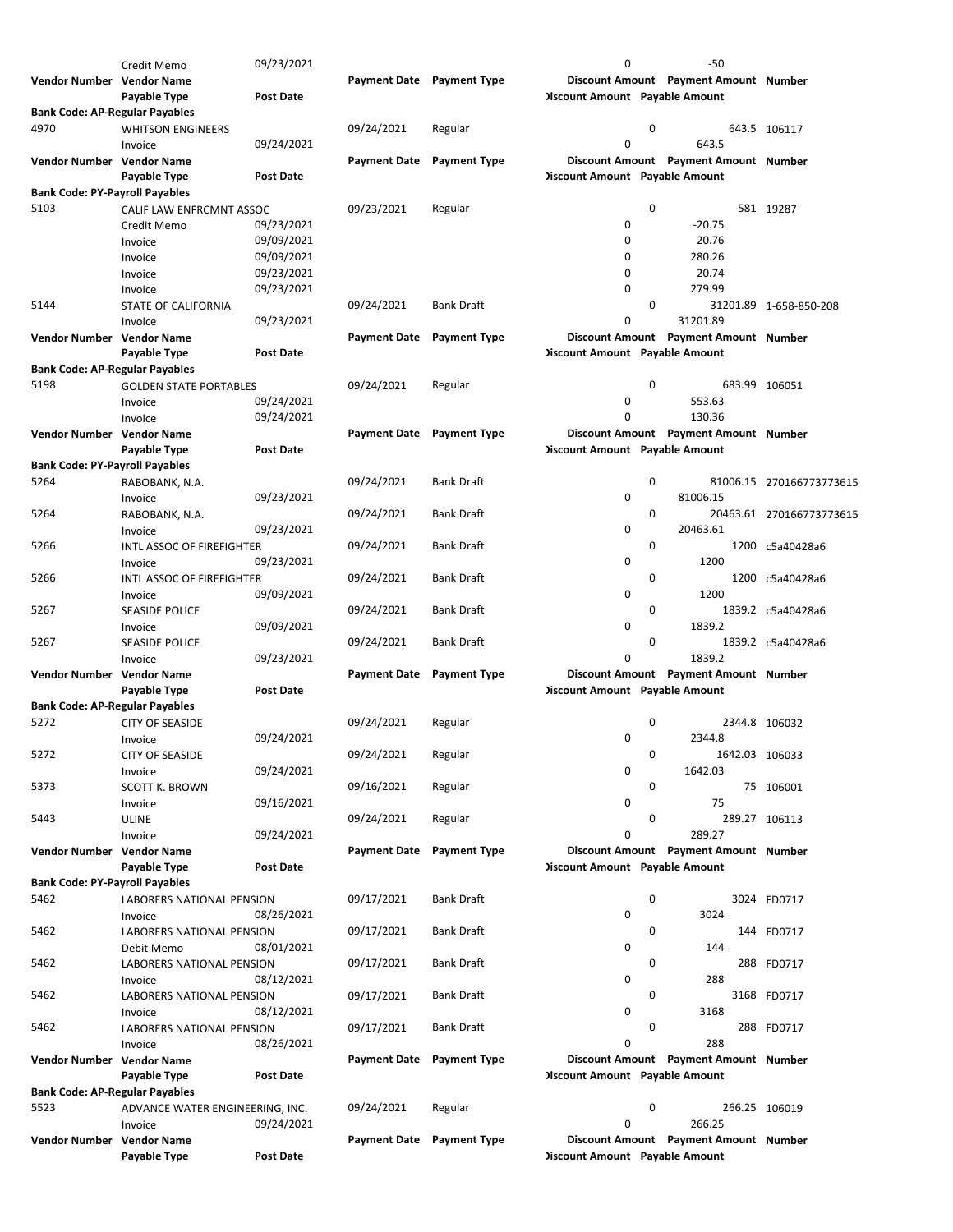| <b>Bank Code: PY-Payroll Payables</b> |                                                    |                  |                     |                     |                                       |          |                                       |               |
|---------------------------------------|----------------------------------------------------|------------------|---------------------|---------------------|---------------------------------------|----------|---------------------------------------|---------------|
| 5539                                  | AFLAC                                              |                  | 09/15/2021          | <b>Bank Draft</b>   |                                       | 0        |                                       | 130.57 985377 |
|                                       | Invoice                                            | 08/26/2021       |                     |                     | $\mathbf 0$                           |          | 130.57                                |               |
| 5539                                  | AFLAC                                              |                  | 09/15/2021          | <b>Bank Draft</b>   |                                       | 0        |                                       | 121.35 985377 |
|                                       | Invoice                                            | 08/26/2021       |                     |                     | $\mathbf 0$                           |          | 121.35                                |               |
| 5539                                  | AFLAC                                              |                  | 09/15/2021          | <b>Bank Draft</b>   |                                       | 0        |                                       | 130.58 985377 |
|                                       | Invoice                                            | 08/12/2021       |                     |                     | $\mathbf 0$                           |          | 130.58                                |               |
| 5539                                  | AFLAC                                              |                  | 09/15/2021          | <b>Bank Draft</b>   |                                       | $\Omega$ |                                       | 121.37 985377 |
|                                       | Invoice                                            | 08/12/2021       |                     |                     | 0                                     |          | 121.37                                |               |
| Vendor Number Vendor Name             |                                                    |                  | <b>Payment Date</b> | <b>Payment Type</b> |                                       |          | Discount Amount Payment Amount Number |               |
|                                       | Payable Type                                       | <b>Post Date</b> |                     |                     | <b>Discount Amount</b> Payable Amount |          |                                       |               |
| <b>Bank Code: AP-Regular Payables</b> |                                                    |                  |                     |                     |                                       |          |                                       |               |
| 5705                                  | PUBLIC AGENCY RETIREMENT SERVICES                  |                  | 09/16/2021          | Regular             |                                       | 0        |                                       | 6500 105997   |
|                                       | Invoice                                            | 09/16/2021       |                     |                     | 0                                     |          | 6500                                  |               |
| Vendor Number Vendor Name             |                                                    |                  | <b>Payment Date</b> | <b>Payment Type</b> |                                       |          | Discount Amount Payment Amount Number |               |
|                                       | Payable Type                                       | <b>Post Date</b> |                     |                     | <b>Discount Amount Payable Amount</b> |          |                                       |               |
| <b>Bank Code: PY-Payroll Payables</b> |                                                    |                  |                     |                     |                                       |          |                                       |               |
| 5761                                  | SHERIFF OF MONTEREY CO. / LEVYING OFFIC 09/23/2021 |                  |                     | Regular             |                                       | 0        | 987.74 19289                          |               |
|                                       | Invoice                                            | 09/09/2021       |                     |                     | $\mathbf 0$                           |          | 494.39                                |               |
|                                       | Invoice                                            | 09/23/2021       |                     |                     | 0                                     |          | 493.35                                |               |
| Vendor Number Vendor Name             |                                                    |                  | <b>Payment Date</b> | <b>Payment Type</b> |                                       |          | Discount Amount Payment Amount Number |               |
|                                       | Payable Type                                       | <b>Post Date</b> |                     |                     | <b>Discount Amount</b> Payable Amount |          |                                       |               |
| <b>Bank Code: AP-Regular Payables</b> |                                                    |                  |                     |                     |                                       |          |                                       |               |
| 5969                                  | <b>FASTENAL COMPANY</b>                            |                  | 09/24/2021          | Regular             |                                       | 0        |                                       | 321.97 106046 |
|                                       | Invoice                                            | 09/24/2021       |                     |                     | $\mathbf 0$                           |          | 321.97                                |               |
| 5996                                  | <b>WITMER-TYSON IMPORTS</b>                        |                  | 09/16/2021          | Regular             |                                       | 0        |                                       | 977.75 106018 |
|                                       | Invoice                                            | 09/16/2021       |                     |                     | $\mathbf 0$                           |          | 977.75                                |               |
| 6027                                  | RICHARDS, WATSON & GERSHON                         |                  | 09/24/2021          | Regular             |                                       | 0        | 275                                   | 106095        |
|                                       | Invoice                                            | 06/30/2021       |                     |                     | $\mathbf 0$                           |          | 275                                   |               |
| 6172                                  | LEXISNEXIS RISK DATA MANGEMENT INC.                |                  | 09/16/2021          | Regular             |                                       | 0        |                                       | 960 105972    |
|                                       | Invoice                                            | 09/16/2021       |                     |                     | $\mathbf 0$                           |          | 960                                   |               |
| 6172                                  | LEXISNEXIS RISK DATA MANGEMENT INC.                |                  | 09/16/2021          | Regular             |                                       | 0        |                                       | 3384 105973   |
|                                       | Invoice                                            | 09/16/2021       |                     |                     | $\mathbf 0$                           |          | 3384                                  |               |
| 6172                                  | LEXISNEXIS RISK DATA MANGEMENT INC.                |                  | 09/16/2021          | Regular             |                                       | 0        |                                       | 150 105974    |
|                                       | Invoice                                            | 09/16/2021       |                     |                     | $\mathbf 0$                           |          | 150                                   |               |
| 6193                                  | <b>PURCHASE POWER</b>                              |                  | 09/24/2021          | Regular             |                                       | 0        | 1067.14 106094                        |               |
|                                       | Invoice                                            | 09/24/2021       |                     |                     | $\mathbf 0$                           |          | 1067.14                               |               |
| 6197                                  | U.S. BANK EQUIPMENT FINANCE                        |                  | 09/24/2021          | Regular             |                                       | 0        |                                       | 197.31 106110 |
|                                       | Invoice                                            | 09/24/2021       |                     |                     | $\mathbf 0$                           |          | 197.31                                |               |
| 6204                                  | <b>CONCERN HEALTH</b>                              |                  | 09/24/2021          | Regular             |                                       | 0        |                                       | 761.75 106034 |
|                                       | Invoice                                            | 09/24/2021       |                     |                     | $\mathbf 0$                           |          | 761.75                                |               |
| 6231                                  | J & F LOCKWOOD, INC.                               |                  | 09/24/2021          | Regular             |                                       | 0        |                                       | 212.08 106056 |
|                                       | Invoice                                            | 09/24/2021       |                     |                     | $\Omega$                              |          | 160.28                                |               |
|                                       | Invoice                                            | 09/24/2021       |                     |                     | 0                                     |          | 51.8                                  |               |
| 6237                                  | MARTIN B. FEENEY, PG, CHg                          |                  | 09/16/2021          | Regular             |                                       | 0        |                                       | 900 105978    |
|                                       | Invoice                                            | 09/16/2021       |                     |                     | $\mathbf 0$                           |          | 900                                   |               |
| 6306                                  | <b>GAVILAN PEST CONTROL</b>                        |                  | 09/16/2021          | Regular             |                                       | 0        |                                       | 258 105958    |
|                                       | Invoice                                            | 09/16/2021       |                     |                     | 0                                     |          | 88                                    |               |
|                                       | Invoice                                            | 09/16/2021       |                     |                     | 0                                     |          | 92                                    |               |
|                                       | Invoice                                            | 09/16/2021       |                     |                     | $\mathbf 0$                           |          | 78                                    |               |
| 6379                                  | MARINA COAST WATER DISTRICT                        |                  | 09/16/2021          | Regular             |                                       | 0        |                                       | 153.14 105977 |
|                                       | Invoice                                            | 09/16/2021       |                     |                     | $\mathbf 0$                           |          | 153.14                                |               |
| 6379                                  | MARINA COAST WATER DISTRICT                        |                  | 09/24/2021          | Regular             |                                       | 0        | 6808.34 106067                        |               |
|                                       | Invoice                                            | 09/24/2021       |                     |                     | $\mathbf 0$                           |          | 4026.99                               |               |
|                                       | Invoice                                            | 09/24/2021       |                     |                     | $\mathbf 0$                           |          | 210.39                                |               |
|                                       | Invoice                                            | 09/24/2021       |                     |                     | $\mathbf 0$                           |          | 502.38                                |               |
|                                       | Invoice                                            | 09/24/2021       |                     |                     | $\mathbf 0$                           |          | 2068.58                               |               |
| 6477                                  | ROBERT S. JAQUES                                   |                  | 09/16/2021          | Regular             |                                       | 0        |                                       | 6525 105999   |
|                                       | Invoice                                            | 09/16/2021       |                     |                     | 0                                     |          | 6525                                  |               |
| 6530                                  | <b>SUN STREET CENTERS</b>                          |                  | 09/24/2021          | Regular             |                                       | 0        |                                       | 915.34 106106 |
|                                       | Invoice                                            | 06/30/2021       |                     |                     | $\mathbf 0$                           |          | 915.34                                |               |
| 6553                                  | <b>COMCAST</b>                                     |                  | 09/16/2021          | Regular             |                                       | 0        |                                       | 720.94 105945 |
|                                       | Invoice                                            | 09/16/2021       |                     |                     | 0                                     |          | 300.06                                |               |
|                                       | Invoice                                            | 09/16/2021       |                     |                     | $\mathbf 0$                           |          | 420.88                                |               |
| 6671                                  | <b>VERIZON WIRELESS</b>                            |                  | 09/16/2021          | Regular             |                                       | 0        | 2428.89 106016                        |               |
|                                       | Invoice                                            | 09/16/2021       |                     |                     | 0                                     |          | 798.21                                |               |
|                                       | Invoice                                            | 09/16/2021       |                     |                     | $\mathbf 0$                           |          | 1567.35                               |               |
|                                       | Invoice                                            | 09/16/2021       |                     |                     | $\mathbf 0$                           |          | 63.33                                 |               |
| 6671                                  | <b>VERIZON WIRELESS</b>                            |                  | 09/24/2021          | Regular             |                                       | 0        | 2172.85 106115                        |               |
|                                       |                                                    |                  |                     |                     |                                       |          |                                       |               |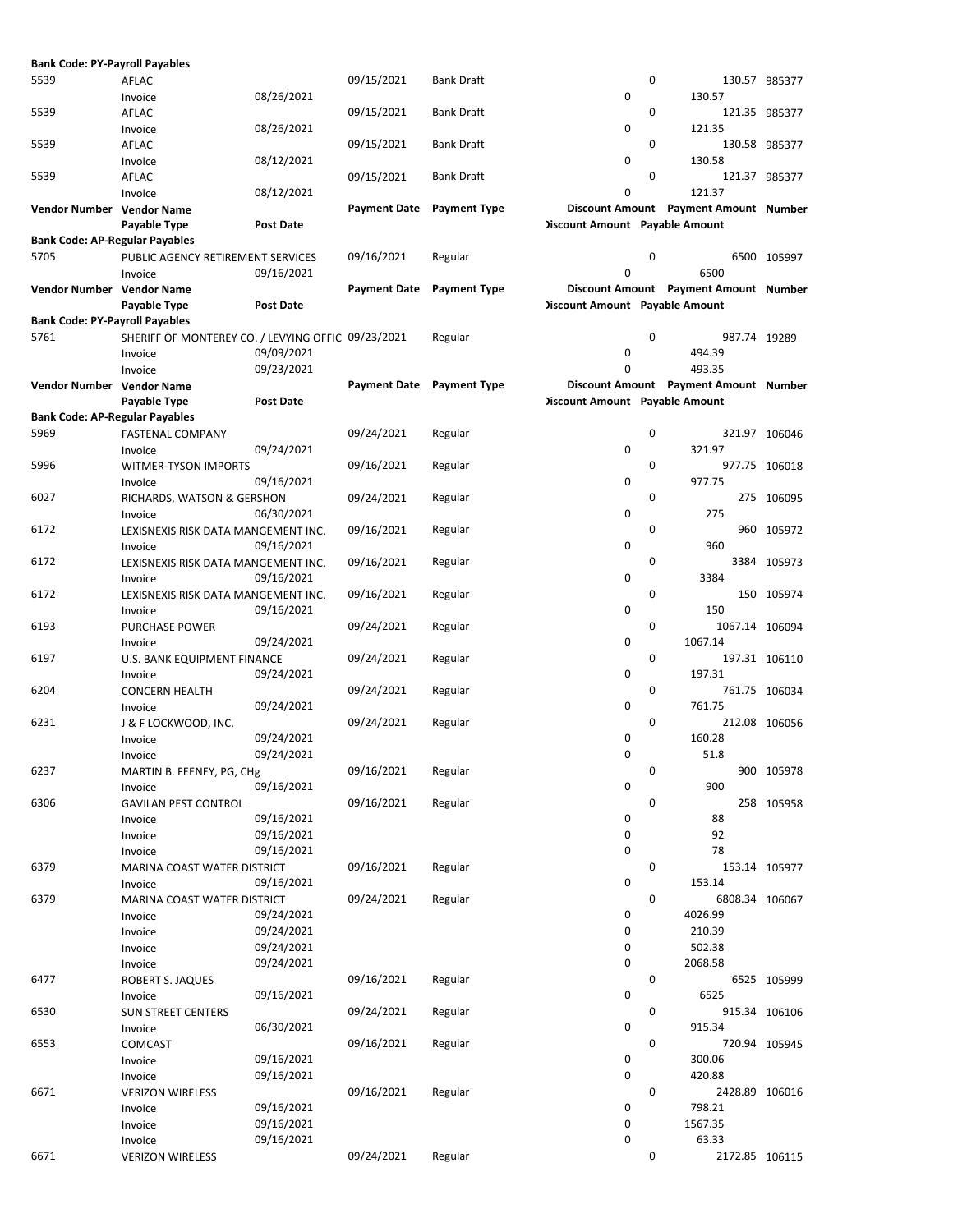|                                       | Invoice                             | 09/24/2021       |                           |                     | $\mathbf 0$                           |             | 38.01                                 |                    |
|---------------------------------------|-------------------------------------|------------------|---------------------------|---------------------|---------------------------------------|-------------|---------------------------------------|--------------------|
| Vendor Number Vendor Name             |                                     |                  | Payment Date Payment Type |                     |                                       |             | Discount Amount Payment Amount Number |                    |
|                                       | Payable Type                        | Post Date        |                           |                     | <b>Discount Amount Payable Amount</b> |             |                                       |                    |
|                                       | Invoice                             | 09/24/2021       |                           |                     | 0                                     |             | 1039.8                                |                    |
|                                       | Invoice                             | 09/24/2021       |                           |                     | 0                                     |             | 650.68                                |                    |
|                                       | Invoice                             | 09/24/2021       |                           |                     | $\mathbf 0$                           |             | 38.01                                 |                    |
|                                       | Invoice                             | 09/24/2021       |                           |                     | 0                                     |             | 406.35                                |                    |
| 6685                                  | <b>JONES &amp; MAYER</b>            |                  | 09/24/2021                | Regular             |                                       | 0           |                                       | 1530 106061        |
|                                       |                                     | 09/24/2021       |                           |                     | 0                                     |             | 1530                                  |                    |
|                                       | Invoice                             |                  |                           |                     |                                       | 0           |                                       | 68.61 105947       |
| 6727                                  | DATAPROSE, INC.                     |                  | 09/16/2021                | Regular             |                                       |             |                                       |                    |
|                                       | Invoice                             | 09/16/2021       |                           |                     | 0                                     |             | 68.61                                 |                    |
| 6747                                  | <b>AT&amp;T MOBILITY</b>            |                  | 09/24/2021                | Regular             |                                       | 0           |                                       | 458.79 106024      |
|                                       | Invoice                             | 09/24/2021       |                           |                     | 0                                     |             | 162.46                                |                    |
|                                       | Invoice                             | 09/24/2021       |                           |                     | 0                                     |             | 296.33                                |                    |
| 6818                                  | DE LAGE LANDEN                      |                  | 09/24/2021                | Regular             |                                       | 0           |                                       | 476.52 106037      |
|                                       | Invoice                             | 09/24/2021       |                           |                     | 0                                     |             | 476.52                                |                    |
| 6970                                  | ID CONCEPTS, LLC                    |                  | 09/16/2021                | Regular             |                                       | 0           |                                       | 29.63 105964       |
|                                       | Invoice                             | 09/16/2021       |                           |                     | 0                                     |             | 29.63                                 |                    |
| 7071                                  | AT&T                                |                  | 09/16/2021                | Regular             |                                       | 0           |                                       | 154.56 105934      |
|                                       | Invoice                             | 09/16/2021       |                           |                     | 0                                     |             | 51.52                                 |                    |
|                                       |                                     |                  |                           |                     | 0                                     |             | 51.52                                 |                    |
|                                       | Invoice                             | 09/16/2021       |                           |                     |                                       |             |                                       |                    |
|                                       | Invoice                             | 09/16/2021       |                           |                     | $\mathbf 0$                           |             | 51.52                                 |                    |
| 7112                                  | <b>ART BLACK</b>                    |                  | 09/16/2021                | Regular             |                                       | $\mathbf 0$ |                                       | 1320 105933        |
|                                       | Invoice                             | 09/16/2021       |                           |                     | 0                                     |             | 440                                   |                    |
|                                       | Invoice                             | 09/16/2021       |                           |                     | 0                                     |             | 440                                   |                    |
|                                       | Invoice                             | 09/16/2021       |                           |                     | 0                                     |             | 440                                   |                    |
| 7112                                  | <b>ART BLACK</b>                    |                  | 09/24/2021                | Regular             |                                       | 0           |                                       | 440 106021         |
|                                       | Invoice                             | 09/24/2021       |                           |                     | 0                                     |             | 440                                   |                    |
| Vendor Number Vendor Name             |                                     |                  | <b>Payment Date</b>       | <b>Payment Type</b> |                                       |             | Discount Amount Payment Amount Number |                    |
|                                       | Payable Type                        | Post Date        |                           |                     | <b>Discount Amount Payable Amount</b> |             |                                       |                    |
| <b>Bank Code: PY-Payroll Payables</b> |                                     |                  |                           |                     |                                       |             |                                       |                    |
|                                       |                                     |                  |                           |                     |                                       |             |                                       |                    |
| 7124                                  | U.S. BANK N.A. - PARS ARS 457 & SRP |                  | 09/24/2021                | <b>Bank Draft</b>   |                                       | $\mathbf 0$ |                                       | 37.13 24f411fbdd   |
|                                       | Invoice                             | 09/09/2021       |                           |                     | 0                                     |             | 37.13                                 |                    |
| 7124                                  | U.S. BANK N.A. - PARS ARS 457 & SRP |                  | 09/24/2021                | <b>Bank Draft</b>   |                                       | 0           |                                       | 2169.43 24f411fbdd |
|                                       | Invoice                             | 09/09/2021       |                           |                     | 0                                     |             | 2169.43                               |                    |
| 7124                                  | U.S. BANK N.A. - PARS ARS 457 & SRP |                  | 09/24/2021                | Bank Draft          |                                       | 0           |                                       | 2220.93 24f411fbdd |
|                                       | Invoice                             | 09/23/2021       |                           |                     | 0                                     |             | 2220.93                               |                    |
| 7124                                  | U.S. BANK N.A. - PARS ARS 457 & SRP |                  | 09/24/2021                | <b>Bank Draft</b>   |                                       | 0           |                                       | 2992.31 34048aba09 |
|                                       | Invoice                             | 09/09/2021       |                           |                     | 0                                     |             | 2992.31                               |                    |
| 7124                                  | U.S. BANK N.A. - PARS ARS 457 & SRP |                  | 09/24/2021                | <b>Bank Draft</b>   |                                       | 0           |                                       | -4020 34048aba09   |
|                                       |                                     |                  |                           |                     | 0                                     |             | $-4020$                               |                    |
|                                       | Credit Memo                         | 09/23/2021       |                           |                     |                                       |             |                                       |                    |
| 7124                                  | U.S. BANK N.A. - PARS ARS 457 & SRP |                  | 09/24/2021                | <b>Bank Draft</b>   |                                       | 0           |                                       | 3202.59 34048aba09 |
|                                       | Invoice                             | 09/23/2021       |                           |                     | 0                                     |             | 3202.59                               |                    |
| Vendor Number Vendor Name             |                                     |                  | Payment Date Payment Type |                     |                                       |             | Discount Amount Payment Amount Number |                    |
|                                       | Payable Type                        | Post Date        |                           |                     | <b>Discount Amount</b> Payable Amount |             |                                       |                    |
| <b>Bank Code: AP-Regular Payables</b> |                                     |                  |                           |                     |                                       |             |                                       |                    |
| 7135                                  | MONTEREY SANITARY SUPPLY, INC.      |                  | 09/16/2021                | Regular             |                                       | 0           |                                       | 269.85 105990      |
|                                       | Invoice                             | 09/16/2021       |                           |                     | 0                                     |             | 99                                    |                    |
|                                       | Invoice                             | 09/16/2021       |                           |                     | 0                                     |             | 170.85                                |                    |
| 7226                                  | <b>JAIME MORALES</b>                |                  | 09/16/2021                | Regular             |                                       | 0           |                                       | 3000 105965        |
|                                       | Invoice                             | 09/16/2021       |                           |                     | 0                                     |             | 3000                                  |                    |
| 7226                                  |                                     |                  | 09/24/2021                | Regular             |                                       | 0           |                                       | 2000 106057        |
|                                       | <b>JAIME MORALES</b>                |                  |                           |                     |                                       |             | 2000                                  |                    |
|                                       | Invoice                             | 09/24/2021       |                           |                     | 0                                     |             |                                       |                    |
| 7357                                  | SCOTT'S PPE RECON, INC.             |                  | 09/24/2021                | Regular             |                                       | 0           | 1516.96 106101                        |                    |
|                                       | Invoice                             | 09/24/2021       |                           |                     | 0                                     |             | 1516.96                               |                    |
| Vendor Number Vendor Name             |                                     |                  |                           |                     |                                       |             |                                       |                    |
|                                       |                                     |                  | <b>Payment Date</b>       | <b>Payment Type</b> |                                       |             | Discount Amount Payment Amount Number |                    |
|                                       | Payable Type                        | <b>Post Date</b> |                           |                     | <b>Discount Amount</b> Payable Amount |             |                                       |                    |
| <b>Bank Code: PY-Payroll Payables</b> |                                     |                  |                           |                     |                                       |             |                                       |                    |
| 7370                                  | UPEC, LOCAL 792                     |                  | 09/23/2021                | Regular             |                                       | 0           | 1757.5 19291                          |                    |
|                                       | Invoice                             | 09/09/2021       |                           |                     | 0                                     |             | 878.75                                |                    |
|                                       |                                     |                  |                           |                     | $\Omega$                              |             | 878.75                                |                    |
|                                       | Invoice                             | 09/23/2021       |                           |                     |                                       |             |                                       |                    |
| Vendor Number Vendor Name             |                                     |                  | Payment Date Payment Type |                     |                                       |             | Discount Amount Payment Amount Number |                    |
|                                       | Payable Type                        | Post Date        |                           |                     | <b>Discount Amount</b> Payable Amount |             |                                       |                    |
| <b>Bank Code: AP-Regular Payables</b> |                                     |                  |                           |                     |                                       |             |                                       |                    |
| 7430                                  | ALTA ENTERPRISES, INC.              |                  | 09/16/2021                | Regular             |                                       | 0           | -207.58 105931                        |                    |
| 7430                                  | ALTA ENTERPRISES, INC.              |                  | 09/16/2021                | Regular             |                                       | 0           |                                       | 207.58 105931      |
|                                       | Invoice                             | 09/16/2021       |                           |                     | 0                                     |             | 207.58                                |                    |
| 7444                                  | VEL-COM                             |                  | 09/16/2021                | Regular             |                                       | 0           |                                       | 1565 106015        |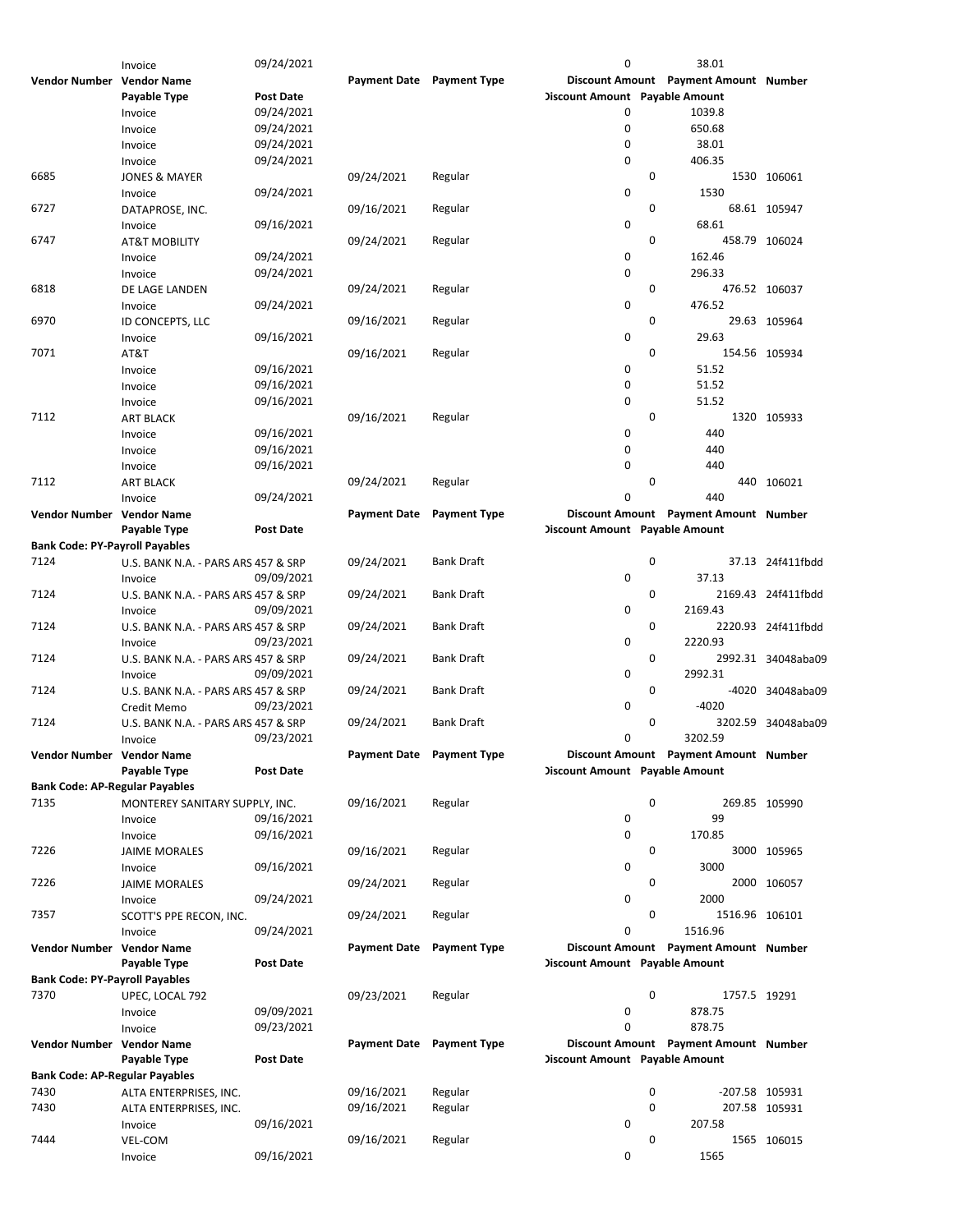| 7505                      | MONTEREY BAY ANALYTICAL SVCS.<br>Invoice                     | 09/24/2021               | 09/24/2021          | Regular             | $\mathbf 0$                           | 0 | 78                                    | 78 106077     |
|---------------------------|--------------------------------------------------------------|--------------------------|---------------------|---------------------|---------------------------------------|---|---------------------------------------|---------------|
| 7576                      | MELVIN THOMAS MASON<br>Invoice                               | 09/16/2021               | 09/16/2021          | Regular             | 0                                     | 0 | 400                                   | 400 105981    |
| 7714                      | DAVID K. TODD CONSULTING ENGINEERS, IN 09/16/2021<br>Invoice | 09/16/2021               |                     | Regular             | 0                                     | 0 | 211.25                                | 211.25 105948 |
| 7910                      | <b>KOFF &amp; ASSOCIATES</b><br>Invoice                      | 09/16/2021               | 09/16/2021          | Regular             | 0                                     | 0 | 5000                                  | 5000 105970   |
| 8014                      | PAXTON ASSOCIATES<br>Invoice                                 | 09/16/2021               | 09/16/2021          | Regular             | $\mathbf 0$                           | 0 | 6750                                  | 6750 105995   |
| 8091                      | <b>BADGER METER INC.</b><br>Invoice                          | 09/16/2021               | 09/16/2021          | Regular             | 0                                     | 0 | 711.11                                | 711.11 105936 |
| 8142                      | US FOODS, INC.<br>Invoice                                    | 09/24/2021               | 09/24/2021          | Regular             | 0                                     | 0 | 732.56                                | 732.56 106114 |
| 8232                      | <b>MAKAI SOLUTIONS</b><br>Invoice                            | 09/24/2021               | 09/24/2021          | Regular             | 0                                     | 0 | 1009.16 106066<br>1009.16             |               |
| 8273                      | SMILE BUSINESS PRODUCTS, INC.<br>Invoice                     | 09/24/2021               | 09/24/2021          | Regular             | $\mathbf 0$                           | 0 | 118.58                                | 118.58 106104 |
| 8338                      | <b>FEDEX</b><br>Invoice                                      | 09/24/2021               | 09/24/2021          | Regular             | $\mathbf 0$                           | 0 | 43.12                                 | 43.12 106047  |
| 8361                      | <b>SPEAKWRITE LLC</b><br>Invoice                             | 09/16/2021               | 09/16/2021          | Regular             | 0                                     | 0 | 1166.57 106005<br>1166.57             |               |
| 8380                      | SPORTSENGINE INC.                                            | 09/16/2021               | 09/16/2021          | Regular             | 0                                     | 0 | 74                                    | 74 106006     |
| 8455                      | Invoice<br><b>JERRY BLACKWELDER</b>                          |                          | 09/24/2021          | Regular             | 0                                     | 0 | 100                                   | 100 106059    |
| 8493                      | Invoice<br>CORODATA RECORDS MGMT., INC.                      | 09/24/2021               | 09/24/2021          | Regular             |                                       | 0 | 1126.97 106036<br>535.08              |               |
|                           | Invoice<br>Invoice                                           | 09/24/2021<br>09/24/2021 |                     |                     | 0<br>0                                |   | 591.89                                |               |
| 8512                      | CALIFORNIA TOWING & TRANSPORT<br>Invoice                     | 06/30/2021               | 09/16/2021          | Regular             | 0                                     | 0 | 1275                                  | 1275 105941   |
| 8526                      | U.S. BANK ST. PAUL<br>Invoice                                | 09/24/2021               | 09/24/2021          | Regular             | 0                                     | 0 | 91083.02 106111<br>91083.02           |               |
| 8526                      | U.S. BANK ST. PAUL<br>Invoice                                | 09/24/2021               | 09/24/2021          | Regular             | 0                                     | 0 | 202049.59 106112<br>202049.59         |               |
| 8781                      | ROBERT D. STEINBERG<br>Invoice                               | 09/24/2021               | 09/24/2021          | Regular             | 0                                     | 0 | 3250                                  | 3250 106097   |
| 8791                      | <b>MONTEREY ONE WATER</b><br>Invoice                         | 06/30/2021               | 09/24/2021          | Regular             | $\mathbf 0$                           | 0 | 37235.13 106079<br>37235.13           |               |
| 8791                      | <b>MONTEREY ONE WATER</b>                                    |                          | 09/24/2021          | Regular             |                                       | 0 | 1758.07 106080                        |               |
|                           |                                                              |                          | <b>Payment Date</b> | <b>Payment Type</b> |                                       |   | Discount Amount Payment Amount Number |               |
| Vendor Number Vendor Name |                                                              |                          |                     |                     |                                       |   |                                       |               |
|                           | Payable Type                                                 | Post Date                |                     |                     | <b>Discount Amount</b> Payable Amount |   |                                       |               |
|                           | Invoice                                                      | 06/30/2021               |                     |                     | 0                                     |   | 1758.07                               |               |
| 8838                      | M & A STEAM<br>Invoice                                       | 09/16/2021               | 09/16/2021          | Regular             | 0                                     | 0 | 300                                   | 300 105976    |
| 8897                      | CITY DATA SERVICES, LLC<br>Invoice                           | 09/16/2021               | 09/16/2021          | Regular             | 0                                     | 0 | 1275                                  | 1275 105943   |
| 8936                      | OPEN MEDIA FOUNDATION<br>Invoice                             | 09/24/2021               | 09/24/2021          | Regular             | 0                                     | 0 | 3000                                  | 3000 106085   |
| 8979                      | ERROL L. MONTGOMERY & ASSOCIATES, INC 09/16/2021<br>Invoice  | 09/16/2021               |                     | Regular             | 0                                     | 0 | 3690                                  | 3690 105954   |
| 8980                      | ATHENA OCCMED                                                |                          | 09/24/2021          | Regular             |                                       | 0 |                                       | 3240.5 106025 |
|                           | Invoice                                                      | 06/30/2021               |                     |                     | 0                                     |   | 85                                    |               |
|                           | Invoice                                                      | 09/24/2021               |                     |                     | 0                                     |   | 56.5                                  |               |
|                           | Invoice                                                      | 09/24/2021               |                     |                     | 0                                     |   | 339                                   |               |
|                           | Invoice                                                      | 09/24/2021               |                     |                     | 0                                     |   | 2400                                  |               |
|                           | Invoice                                                      | 09/24/2021               |                     |                     | 0                                     |   | 160                                   |               |
|                           | Invoice                                                      | 09/24/2021               |                     |                     | 0                                     |   | 200                                   |               |
| 9029                      | ESO SOLUTIONS, INC.<br>Invoice                               | 09/24/2021               | 09/24/2021          | Regular             | $\mathbf 0$                           | 0 | 2530.26 106044<br>2530.26             |               |
| 9046                      | JONATHAN GABRIEL WIZARD<br>Invoice                           | 09/24/2021               | 09/24/2021          | Regular             | 0                                     | 0 | 100                                   | 100 106060    |
| 9051                      | A & B FIRE PROTECTION AND SAFETY INC.<br>Invoice             | 09/16/2021               | 09/16/2021          | Regular             | 0                                     | 0 | 3100                                  | 3100 105928   |
| 9143                      | GOLDEN STATE EMERGENCY VEHICLE SERVIC 09/24/2021<br>Invoice  | 09/24/2021               |                     | Regular             | 0                                     | 0 | 867.45                                | 867.45 106050 |
| 9230                      | <b>FOOLISH TIMES</b><br>Invoice                              | 09/16/2021               | 09/16/2021          | Regular             | $\mathbf 0$                           | 0 | 300                                   | 300 105957    |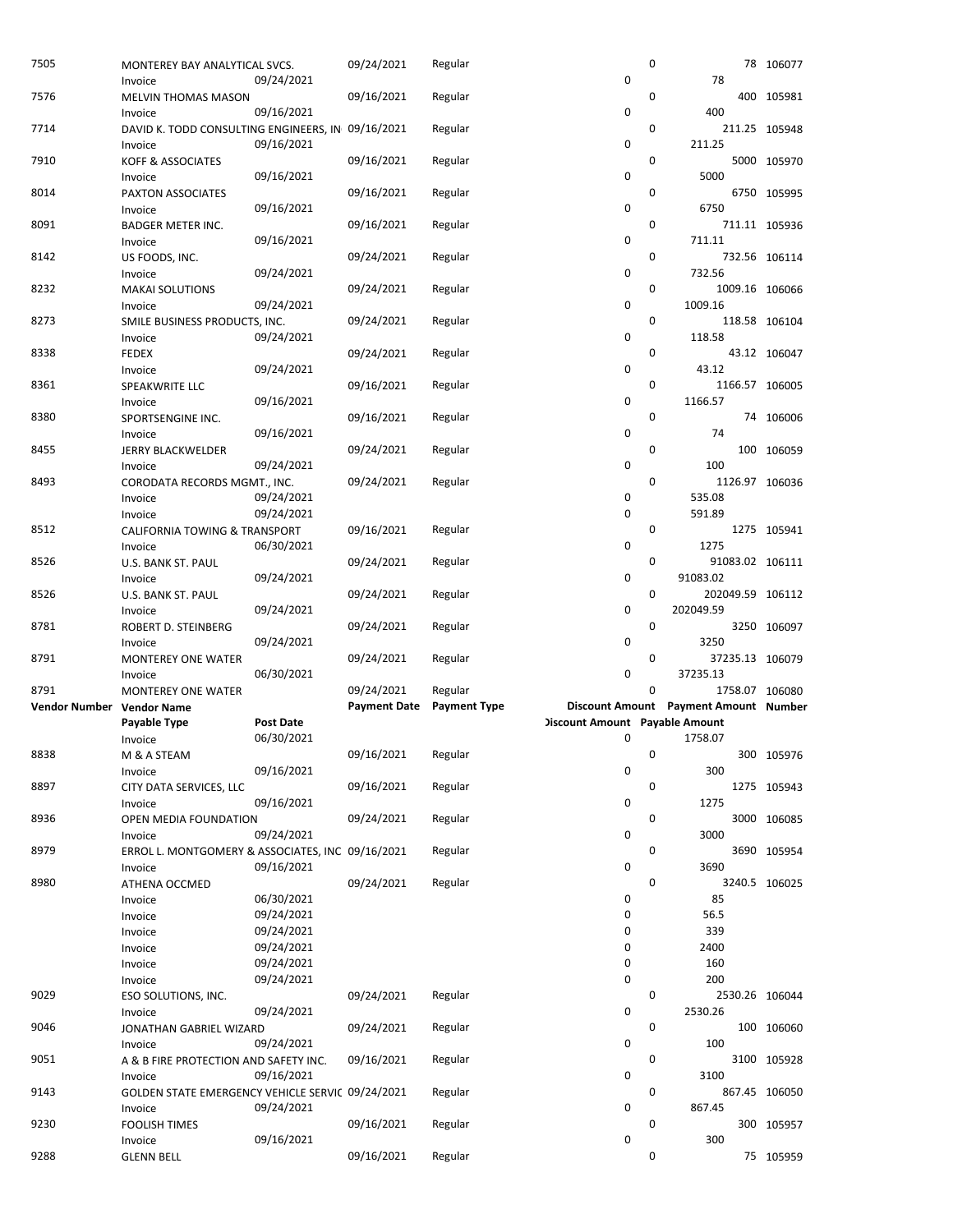|                           | Invoice                                          | 09/16/2021       |                     |                           | 0                                     |             | 75                                    |                |
|---------------------------|--------------------------------------------------|------------------|---------------------|---------------------------|---------------------------------------|-------------|---------------------------------------|----------------|
| 9307                      | APPLEBY IMAGING, INC.                            |                  | 09/24/2021          | Regular                   |                                       | 0           |                                       | 3223 106020    |
|                           |                                                  |                  |                     |                           | 0                                     |             | 3223                                  |                |
|                           | Invoice                                          | 09/24/2021       |                     |                           |                                       |             |                                       |                |
| 9310                      | JAMES J. DAGDIGIAN                               |                  | 09/24/2021          | Regular                   |                                       | 0           |                                       | 100 106058     |
|                           | Invoice                                          | 09/24/2021       |                     |                           | 0                                     |             | 100                                   |                |
| 9312                      | ZACHARY COLE WESTON                              |                  | 09/24/2021          | Regular                   |                                       | 0           |                                       | 100 106118     |
|                           |                                                  | 09/24/2021       |                     |                           | $\mathbf 0$                           |             | 100                                   |                |
|                           | Invoice                                          |                  |                     |                           |                                       |             |                                       |                |
| 9387                      | NORMAN A. TRAUB ASSOCIATES LLC                   |                  | 09/24/2021          | Regular                   |                                       | $\mathbf 0$ | 1089.32 106083                        |                |
|                           | Invoice                                          | 09/24/2021       |                     |                           | 0                                     |             | 1089.32                               |                |
| 9409                      | STURDY OIL COMPANY                               |                  | 09/16/2021          | Regular                   |                                       | 0           | 7182.86 106008                        |                |
|                           |                                                  |                  |                     |                           |                                       |             |                                       |                |
|                           | Invoice                                          | 09/16/2021       |                     |                           | 0                                     |             | 7182.86                               |                |
| 9428                      | TERMINIX INTERNATIONAL COMPANY LTD. P 09/16/2021 |                  |                     | Regular                   |                                       | 0           |                                       | 157 106009     |
|                           | Invoice                                          | 09/16/2021       |                     |                           | 0                                     |             | 157                                   |                |
| 9460                      | K.J. WOODS CONSTRUCTION INC.                     |                  | 09/24/2021          | Regular                   |                                       | 0           | 68385.49 106062                       |                |
|                           |                                                  |                  |                     |                           | 0                                     |             | 68385.49                              |                |
|                           | Invoice                                          | 09/24/2021       |                     |                           |                                       |             |                                       |                |
| 9470                      | C & A PORTABLE POTTIES SERVICE LLC               |                  | 09/24/2021          | Regular                   |                                       | $\mathbf 0$ | 1255.33 106026                        |                |
|                           | Invoice                                          | 06/30/2021       |                     |                           | 0                                     |             | 87.4                                  |                |
|                           | Invoice                                          | 06/30/2021       |                     |                           | $\mathbf 0$                           |             | 196.65                                |                |
|                           | Invoice                                          | 06/30/2021       |                     |                           | 0                                     |             | 971.28                                |                |
|                           |                                                  |                  |                     |                           |                                       |             |                                       |                |
| Vendor Number Vendor Name |                                                  |                  | <b>Payment Date</b> | <b>Payment Type</b>       |                                       |             | Discount Amount Payment Amount Number |                |
|                           | Payable Type                                     | <b>Post Date</b> |                     |                           | <b>Discount Amount Payable Amount</b> |             |                                       |                |
| 9472                      | MICHAEL A. HOULEMARD, JR.                        |                  | 09/16/2021          | Regular                   |                                       | 0           |                                       | 3000 105983    |
|                           | Invoice                                          | 09/16/2021       |                     |                           | $\pmb{0}$                             |             | 3000                                  |                |
|                           |                                                  |                  |                     |                           |                                       |             |                                       |                |
| 9483                      | KEY & YOUNG, INC.                                |                  | 09/16/2021          | Regular                   |                                       | $\mathbf 0$ | 1361.09 105968                        |                |
|                           | Invoice                                          | 09/16/2021       |                     |                           | 0                                     |             | 814.79                                |                |
|                           | Invoice                                          | 09/16/2021       |                     |                           | 0                                     |             | 546.3                                 |                |
| 9484                      | <b>GRANICUS, LLC</b>                             |                  | 09/16/2021          | Regular                   |                                       | 0           |                                       | 21938 105960   |
|                           |                                                  |                  |                     |                           |                                       |             |                                       |                |
|                           | Invoice                                          | 09/16/2021       |                     |                           | 0                                     |             | 21938                                 |                |
| 9503                      | A. TEICHERT & SON, INC.                          |                  | 09/16/2021          | Regular                   |                                       | 0           | 31191.35 105929                       |                |
|                           | Invoice                                          | 09/16/2021       |                     |                           | 0                                     |             | 31191.35                              |                |
| 9531                      | DAVID PETERSON                                   |                  | 09/16/2021          | Regular                   |                                       | 0           |                                       | 4700 105949    |
|                           |                                                  |                  |                     |                           | $\mathbf 0$                           |             | 4700                                  |                |
|                           | Invoice                                          | 09/16/2021       |                     |                           |                                       |             |                                       |                |
| 9565                      | SOLAR INTEGRATED FUND IV-A, LLC                  |                  | 09/16/2021          | Regular                   |                                       | $\mathbf 0$ |                                       | 96.34 106004   |
|                           | Invoice                                          | 09/16/2021       |                     |                           | 0                                     |             | 96.34                                 |                |
| 9584                      | CALIFORNIA AMERICAN WATER                        |                  | 09/16/2021          | Regular                   |                                       | 0           |                                       | 308.8 105940   |
|                           |                                                  |                  |                     |                           |                                       |             |                                       |                |
|                           | Invoice                                          | 09/16/2021       |                     |                           | 0                                     |             | 308.8                                 |                |
| 9584                      | CALIFORNIA AMERICAN WATER                        |                  | 09/24/2021          | Regular                   |                                       | 0           | 2046.87 106027                        |                |
|                           | Invoice                                          | 09/24/2021       |                     |                           | 0                                     |             | 2046.87                               |                |
| 9592                      | SEASIDE HOUSING LP                               |                  | 09/24/2021          | Regular                   |                                       | 0           | 3033.25 106102                        |                |
|                           |                                                  | 09/24/2021       |                     |                           | 0                                     |             | 3033.25                               |                |
|                           | Invoice                                          |                  |                     |                           |                                       |             |                                       |                |
| 9598                      | <b>MYRA PANGILINAN</b>                           |                  | 09/24/2021          | Regular                   |                                       | $\mathbf 0$ |                                       | 6900 106082    |
|                           | Invoice                                          | 09/24/2021       |                     |                           | 0                                     |             | 6900                                  |                |
| 9642                      | <b>VANESSA PORZIG</b>                            |                  | 09/16/2021          | Regular                   |                                       | 0           |                                       | 46.5 106014    |
|                           |                                                  | 09/16/2021       |                     |                           | 0                                     |             | 46.5                                  |                |
|                           | Invoice                                          |                  |                     |                           |                                       |             |                                       |                |
| 9645                      | SILVER & WRIGHT LLP                              |                  | 09/24/2021          | Regular                   |                                       | 0           | 8909.13 106103                        |                |
|                           | Invoice                                          | 09/24/2021       |                     |                           | 0                                     |             | 451                                   |                |
|                           | Invoice                                          | 09/24/2021       |                     |                           | 0                                     |             | 8458.13                               |                |
| 9654                      | <b>GARRETT MILES</b>                             |                  | 09/24/2021          | Regular                   |                                       | 0           | 60797.84 106049                       |                |
|                           |                                                  |                  |                     |                           |                                       |             |                                       |                |
|                           | Invoice                                          | 09/24/2021       |                     |                           | 0                                     |             | 60797.84                              |                |
| 9663                      | FIREFIGHTERS PRINT & DESIGN                      |                  | 09/16/2021          | Regular                   |                                       | 0           | 1198.47 105956                        |                |
|                           | Invoice                                          | 09/16/2021       |                     |                           | 0                                     |             | 1198.47                               |                |
| 9670                      | ROBERT HALF INTERNATIONAL INC.                   |                  | 09/24/2021          | Regular                   |                                       | 0           | 2650.32 106098                        |                |
|                           |                                                  |                  |                     |                           |                                       |             |                                       |                |
|                           | Invoice                                          | 09/24/2021       |                     |                           | 0                                     |             | 1177.92                               |                |
|                           | Invoice                                          | 09/24/2021       |                     |                           | 0                                     |             | 1472.4                                |                |
| 9680                      | KENNETH E. LINDQUIST                             |                  | 09/16/2021          | Regular                   |                                       | 0           |                                       | 378.37 105967  |
|                           | Invoice                                          | 09/16/2021       |                     |                           | 0                                     |             | 378.37                                |                |
| 9680                      |                                                  |                  |                     |                           |                                       | 0           |                                       |                |
|                           | KENNETH E. LINDQUIST                             |                  | 09/24/2021          | Regular                   |                                       |             |                                       | 421.52 106063  |
|                           | Invoice                                          | 09/24/2021       |                     |                           | 0                                     |             | 421.52                                |                |
| 9680                      | KENNETH E. LINDQUIST                             |                  | 09/24/2021          | Regular                   |                                       | 0           |                                       | -421.52 106063 |
| 9693                      | LIFE-ASSIST, INC.                                |                  | 09/16/2021          | Regular                   |                                       | 0           |                                       | 296.35 105975  |
|                           |                                                  |                  |                     |                           | 0                                     |             | 296.35                                |                |
|                           | Invoice                                          | 09/16/2021       |                     |                           |                                       |             |                                       |                |
| 9694                      | FBI-LEEDA INC.                                   |                  | 09/16/2021          | Regular                   |                                       | 0           |                                       | 350 105955     |
|                           | Invoice                                          | 09/16/2021       |                     |                           | 0                                     |             | 350                                   |                |
| 9700                      | <b>MERCEDES SUBIA</b>                            |                  | 09/16/2021          | Regular                   |                                       | 0           |                                       | 178 105982     |
|                           | Invoice                                          | 09/16/2021       |                     |                           | 0                                     |             | 178                                   |                |
|                           |                                                  |                  |                     |                           |                                       |             |                                       |                |
| 9701                      | <b>JAIMEE HAUGHT</b>                             |                  | 09/16/2021          | Regular                   |                                       | 0           |                                       | 78.75 105966   |
|                           | Invoice                                          | 09/16/2021       |                     |                           | 0                                     |             | 78.75                                 |                |
| Vendor Number Vendor Name |                                                  |                  |                     | Payment Date Payment Type |                                       |             | Discount Amount Payment Amount Number |                |
|                           | Payable Type                                     | Post Date        |                     |                           | <b>Discount Amount Payable Amount</b> |             |                                       |                |
|                           |                                                  |                  |                     |                           |                                       |             |                                       |                |